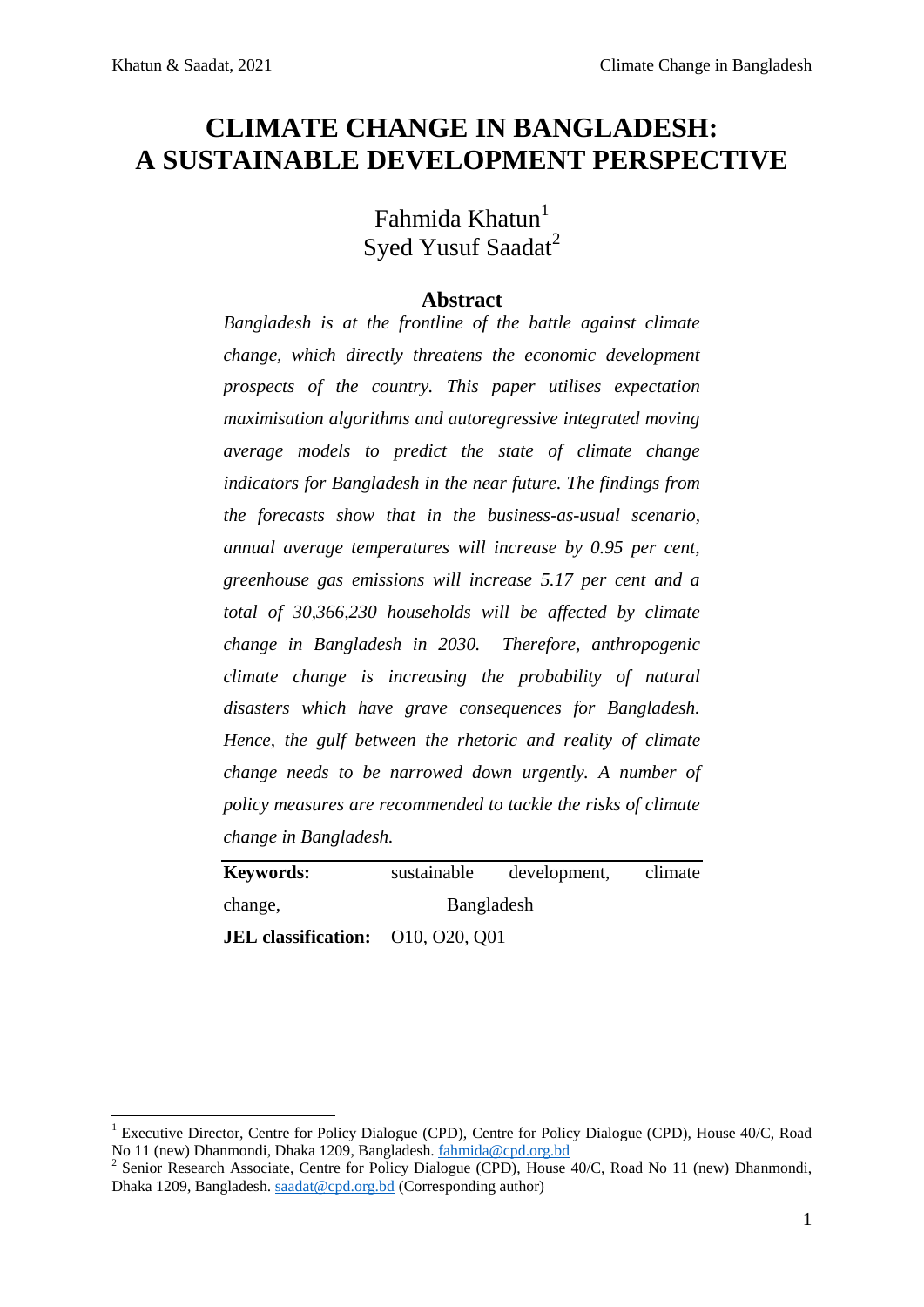### **1. INTRODUCTION**

Since South Asian countries constitute of a substantial portion of the world's poor and impoverished people, the region plays a pivotal role in the success, or lack thereof, of the implementation of the SDGs in the world. Bangladesh is a low-lying delta country from South Asia, which bears the brunt of climate change due to its geographical location, land characteristics, riverine nature and monsoon climate. According to the Climate Risk Index 2017, Bangladesh is among the 10 most climate change affected countries across the world. Among the commonly occurring natural disasters in the country, while river bank erosion and salinity intrusion are often talked about, cyclones and floods are known to cause damage on a colossal scale. Frightening numbers of the poor are concentrated along rivers and estuaries, the Barind Tract area in the North-West, and in the Southwestern coastal belt where the Sundarbans mangrove forest lies.

Augmenting agricultural production and improving livelihoods in the areas affected by climate change remains a major challenge. According to Intergovernmental Panel on Climate Change (IPCC), in a low crop productivity scenario, Bangladesh would experience a net increase in poverty of 15% by 2030 due to climate change. 17% people of the country will need to be relocated if global warming persists at the present rate. 81% migrants in Dhaka's slums reported a climate-related cause for displacement. It has been predicted that there will be 3 to 10 million internal migrants in Bangladesh over the next 40 years, depending on the severity of climate change. According to the World Bank, climate change will cost Bangladesh USD 121 billion during 2005-2050, or USD 3 billion annually, unless measures are taken.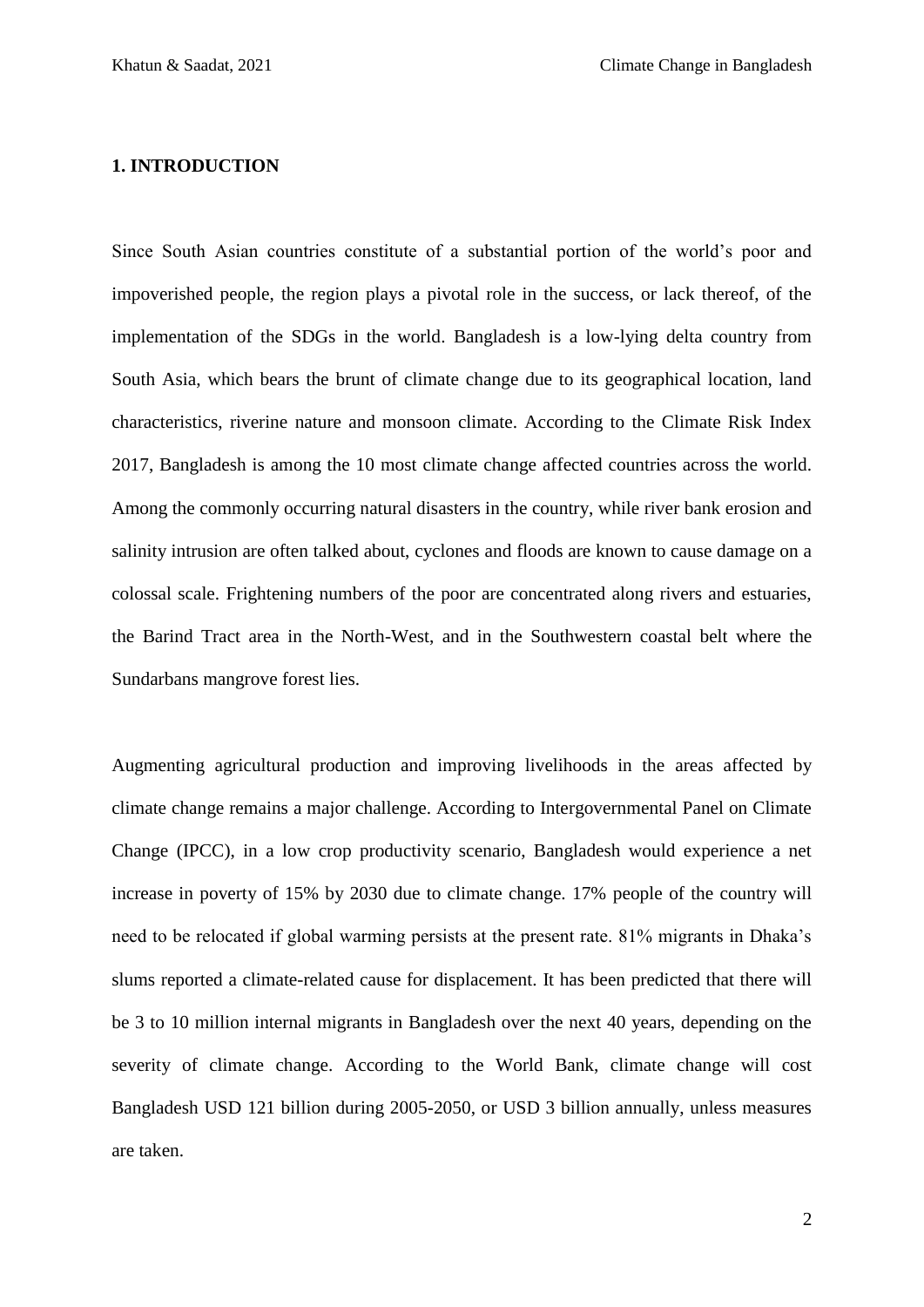2030 Agenda has put a lot of performance demands on the country due to its extremely ambitious and all-encompassing nature, owing to its economic, social, and environmental aspects. Through its central pledge of Leave No One Behind, the 2030 Agenda addresses vulnerable groups in society. 2030 Agenda also addresses climate change and disaster-risk reduction and resilience (endorsing the Paris Agreement and the Sendai Framework). SDG target 13.a calls upon developed countries to jointly mobilise USD 100 billion annually by 2020 from all sources to address the needs of developing countries in the context of meaningful mitigation actions and transparency on implementation and fully operationalise the Green Climate Fund through its capitalisation as soon as possible. Advanced economies formally agreed within the Paris Agreement to mobilise at least USD 100 billion per year by 2020. Globally, pledges worth USD 10.2 billion towards the Green Climate Fund (GCF) were signed in 2018.

In 2018, Bangladesh was declared eligible for graduating from the least development countries (LDCs) to the developing nation category. According to UN's graduation thresholds: i)Gross National Income (GNI) per capita of a country should be USD 1,230 or above (Bangladesh's GNI per capita was USD 1,610 towards the end of FY2016-17); ii) Human Assets Index (HAI) score must be 66 or above (Bangladesh scored 72.9 in HAI); and iii) Economic Vulnerability Index (EVI) score must be 32 or below (Bangladesh scored 24.8 in EVI). When Bangladesh was declared to be eligible for LDC graduation, it had a 7-point margin over the threshold EVI. However, if Bangladesh's environmental vulnerability increases due to climate change, then the country's EVI may increase, which will jeopardise its prospects of LDC graduation by 2024.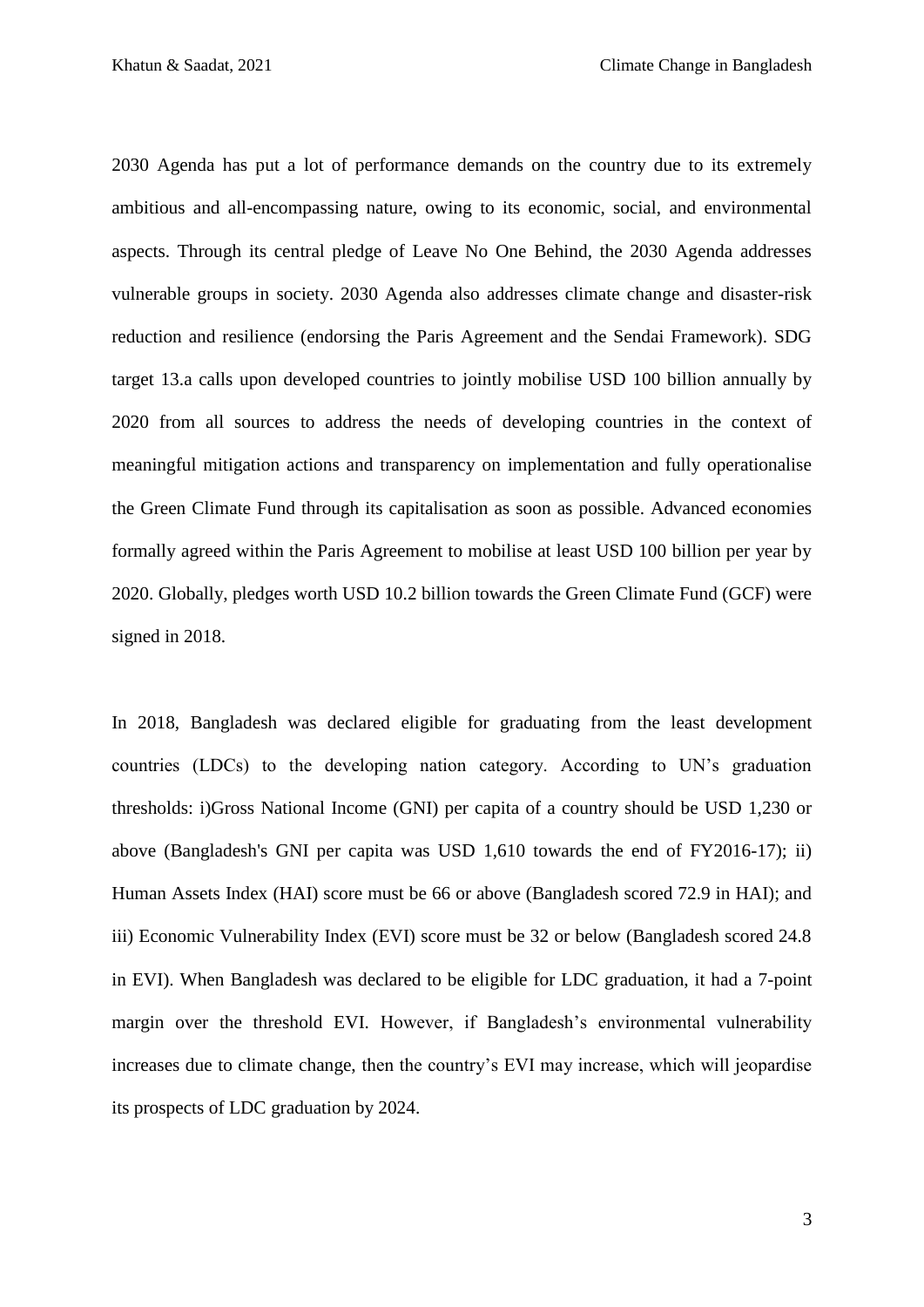In this backdrop, this research aims to fill in the gap in the knowledge on the SDG implementation progress and prospects in Bangladesh. Therefore, this research represents an avant-garde contribution to the knowledge on SDG implementation in Bangladesh that may be used as a prototype for creating similar studies for other countries. This study has 3 research objectives: i) to describe the progress of SDG implementation in Bangladesh; ii) to forecast the prospects of SDG implementation in Bangladesh; and iii) to recommend policies for the SDGs which are at risk of remaining unattained in Bangladesh in 2030.

Forecasting the prospects of SDG implementation is critically important for Bangladesh, which is determined to carry forward its impressive development record of the past. Forecasting is necessary to determine whether a certain future event or outcome will occur, so that adequate measures may be taken at present (Makridakis, Wheelwright, & Hyndman, 1997). Forecasting is a tool for effective and efficient planning (Hyndman & Athanasopoulos, 2018) which can aid in the attainment of goals. Forecasts can be used for scheduling, acquiring resources, or determining resource requirements (Makridakis, Wheelwright, & Hyndman, 1997). Therefore, by predicting the trajectory of selected indicators, we can better understand the actions required to attain the SDGs and plan accordingly.

The remainder of this paper is structured as follows: Section 2 contains an overview of the trends in key SDG indicators of Bangladesh, which shed light on the performance of the country vis-à-vis SDG implementation. Following this, Section 3 explains the statistical and econometric methodology used in analysing the data. Section 4 summarizes the results of the data analysis and gives a bird's eye view of the future of SDG implementation in Bangladesh.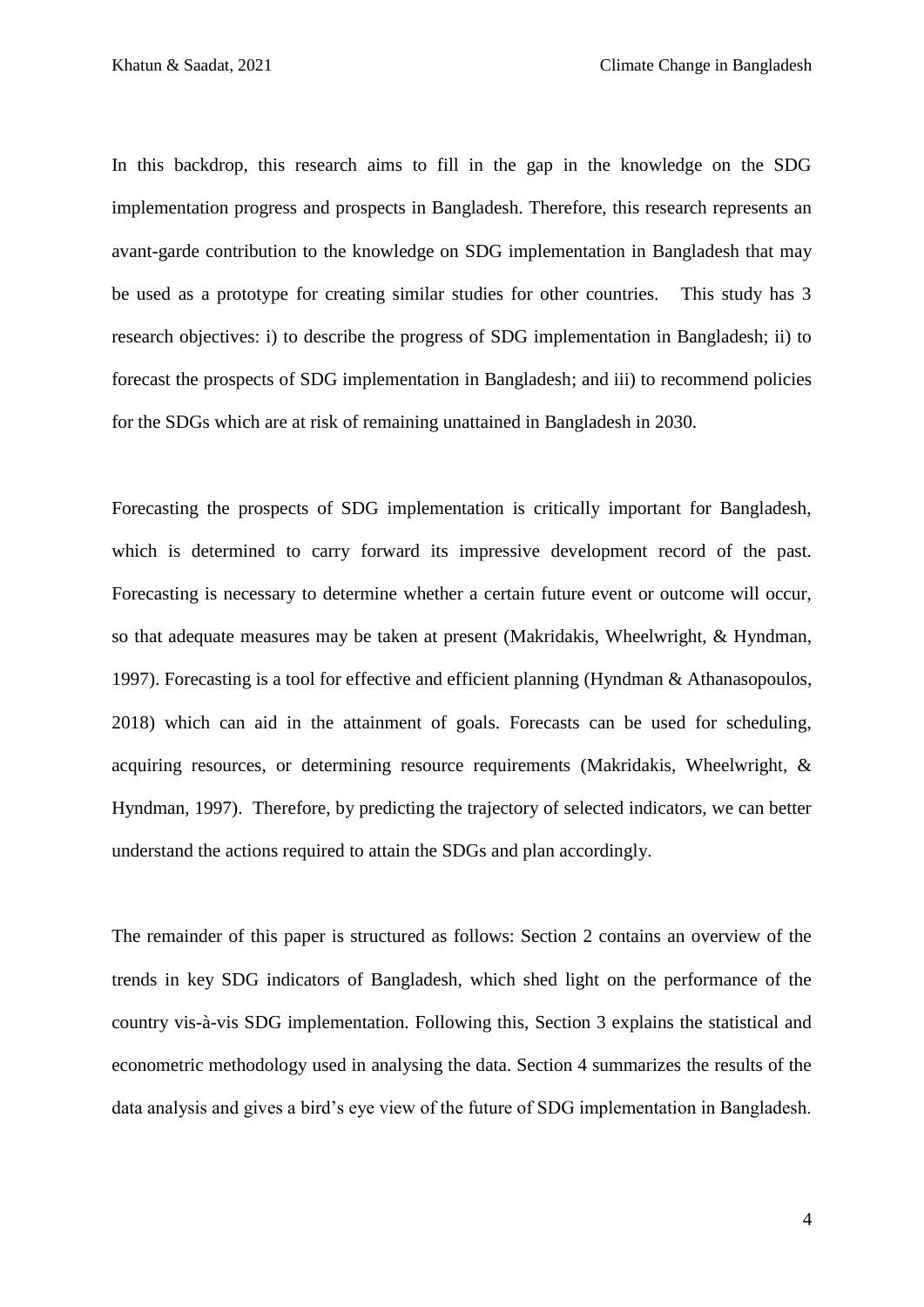Finally, Section 5 ends the chapter with a few concluding remarks and policy recommendations.

### **2. PAST PROGRESS**

Bangladesh is one of the countries of the world which are most vulnerable to climate change. The number of households affected by natural disasters in Bangladesh has increased from 550,555 in 2009 to 1,934,629 in 2014 (BBS, 2015a). This implies that as high as 44.36 per cent of all households in Bangladesh were affected by natural disasters. During the period 2009 to 2014, the total number of households affected by natural disasters increased in five of the seven geographic divisions (Figure 1 A-H).

**Figure 1 (A-H): Number of households affected by natural disasters, by division and type of disaster**

**Figure 1A: Number of households Figure 1B: Number of households affected by disasters (National) affected by disasters (Barisal)**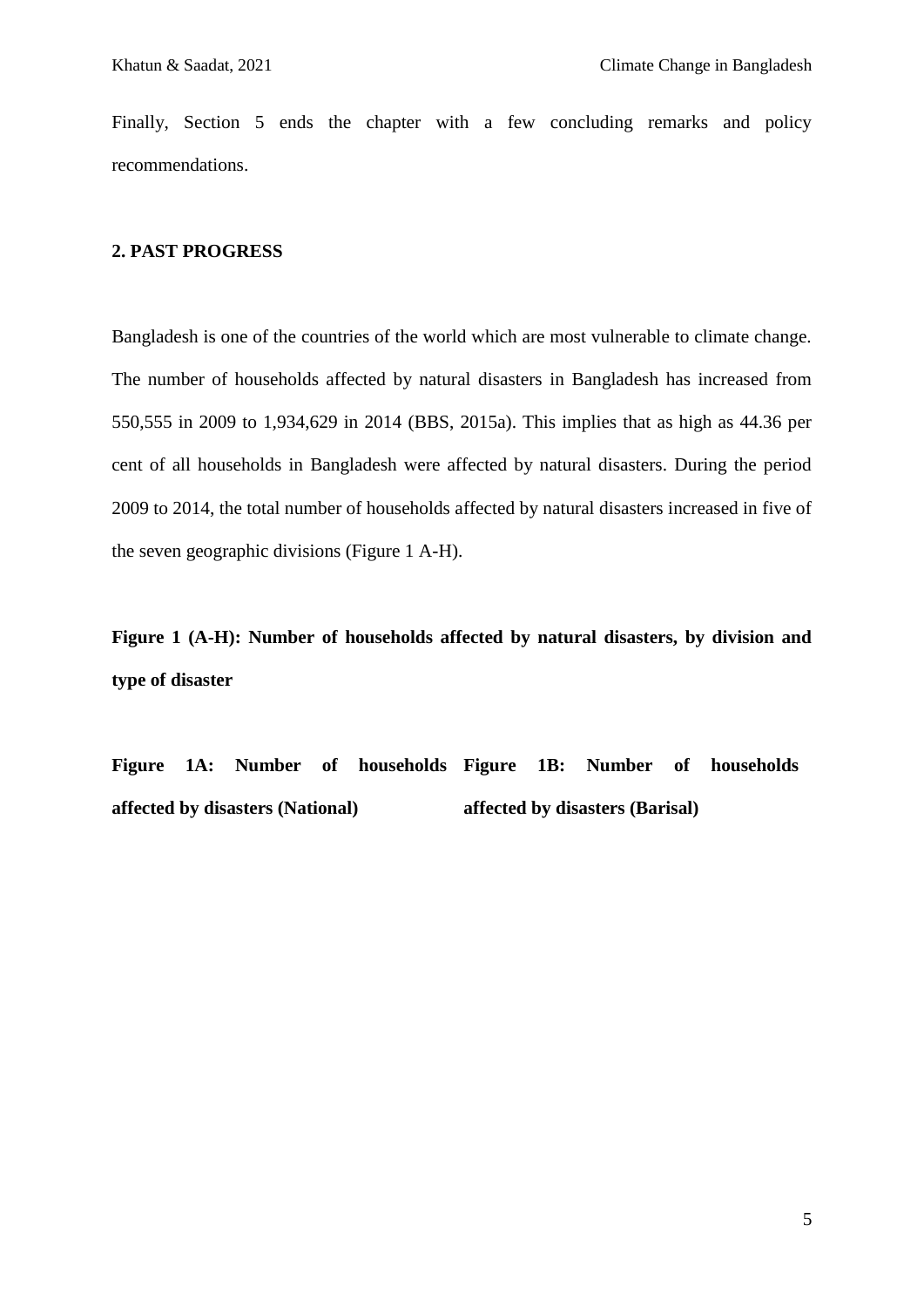

**Figure 1C: Number of households** 

1D: Number of households







**affected by disasters (Dhaka)**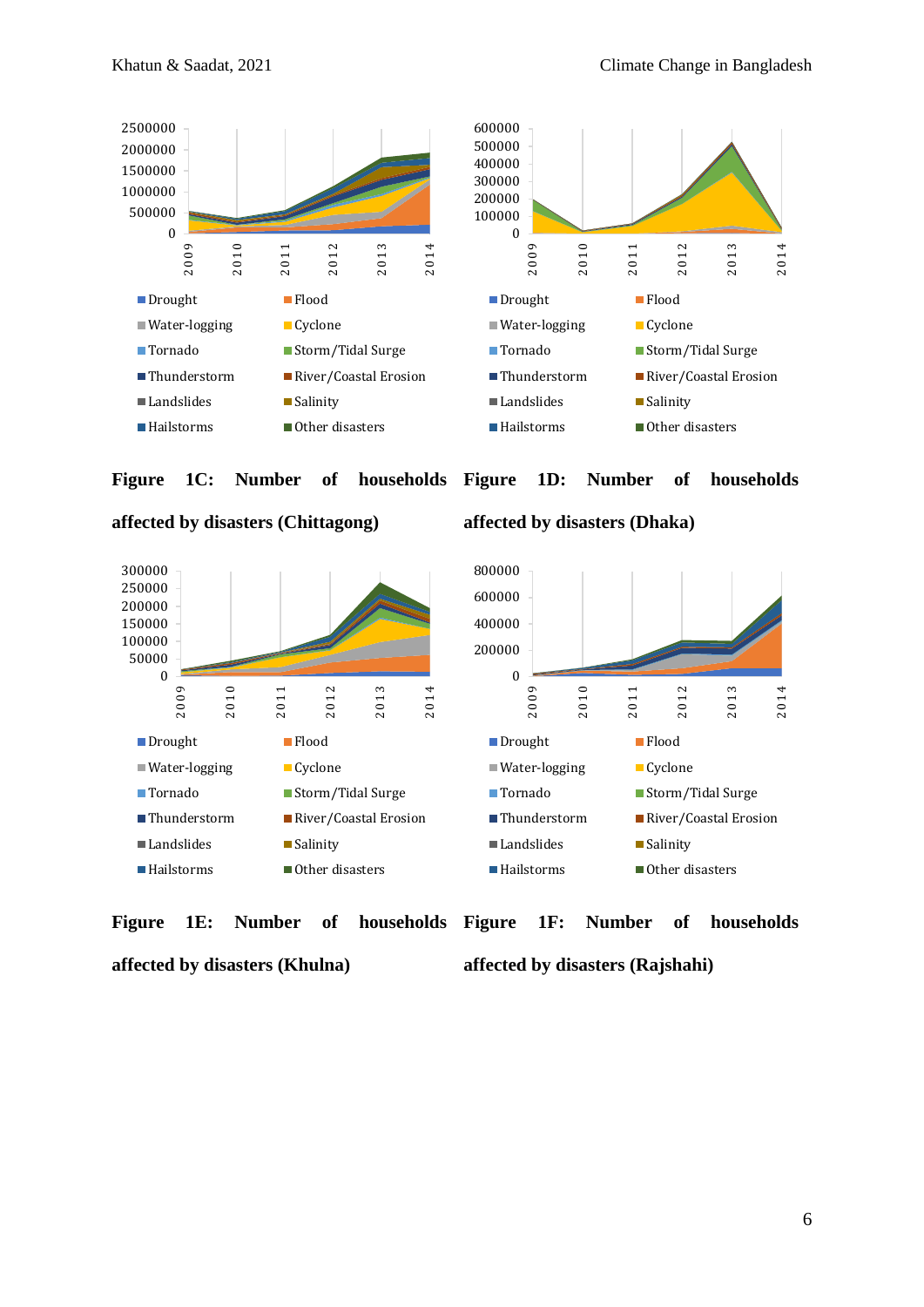

### **Figure 1G: Number of households**



**affected by disasters (Rangpur)**





**Source:** Authors' illustration based on Bangladesh Disaster-Related Statistics 2015 (BBS, 2015a).

*Note:* Household is defined as a group of people who share the same kitchen, including single persons.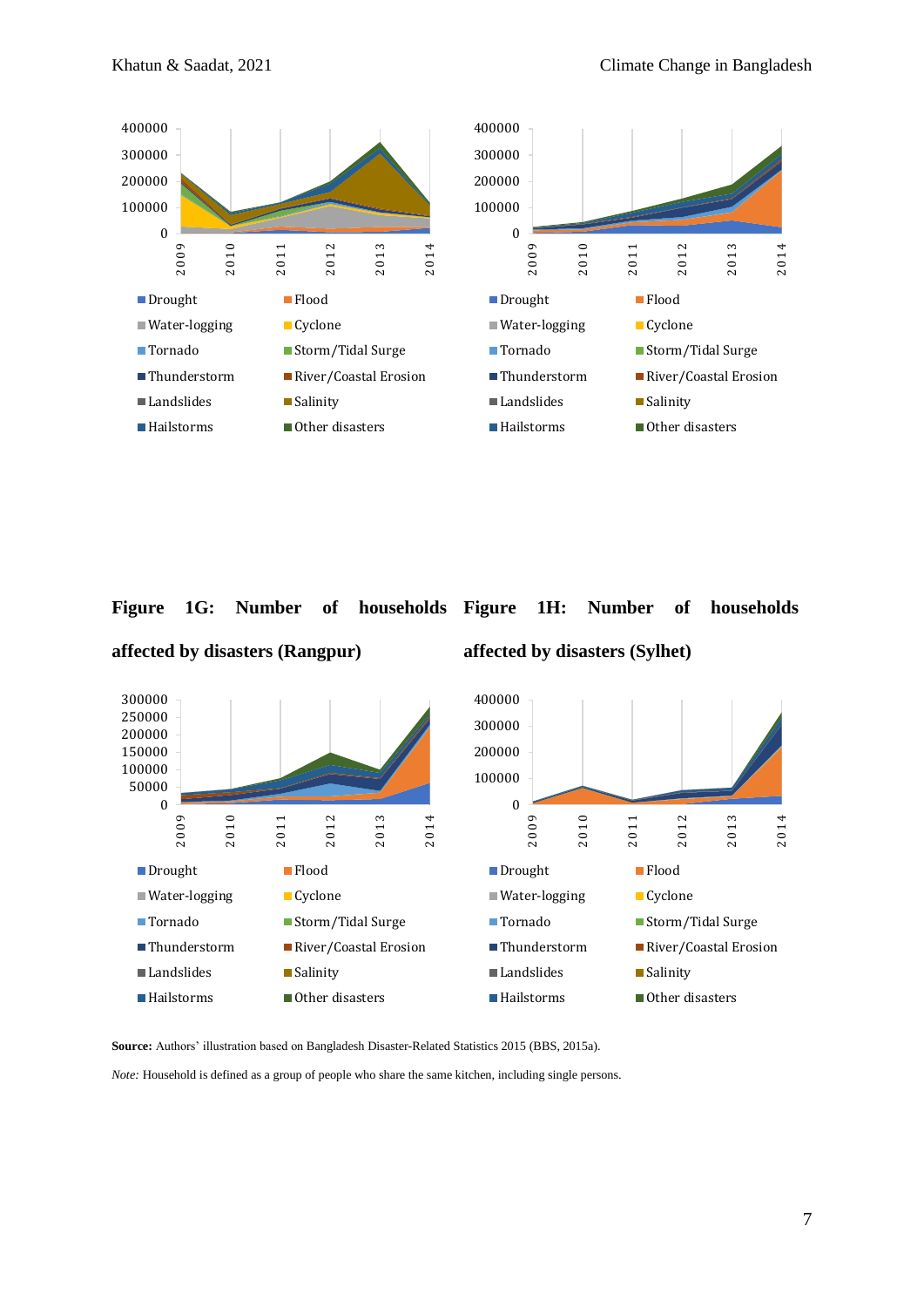Floods affected 1,503,742 households or 34.48 per cent of all households in Bangladesh during the period 2009 to 2014, which was the highest among all the type of disasters (BBS, 2015a). In Dhaka, Rajshahi, Rangpur and Sylhet division, floods were the most common natural disaster, although in Barishal division cyclones were more common and in Khulna division cyclones and salinity were major concerns during the period 2009-2014 (BBS, 2015a) (Table 1).

### **Table 1: Proportion of households affected by natural disasters, by division and type of**

|                                                                                                        | Drought | Flood | logging<br>Water | Cyclone | Tornado | Tidal<br>Surge<br>Storm | Thunderstorm | oastal<br>Erosion<br>er/C<br>Riv | andslides<br>⊣ | Salinity | Hailstorm | disasters<br>Other |
|--------------------------------------------------------------------------------------------------------|---------|-------|------------------|---------|---------|-------------------------|--------------|----------------------------------|----------------|----------|-----------|--------------------|
| National                                                                                               | 14.80   | 34.48 | 13.88            | 21.31   | 4.14    | 8.65                    | 14.94        | 4.95                             | 0.08           | 4.09     | 11.88     | 7.90               |
| <b>Barisal</b>                                                                                         | 1.41    | 5.24  | 3.91             | 78.31   | 0.91    | 31.51                   | 3.72         | 4.35                             | 0.00           | 0.85     | 0.31      | 0.05               |
| Chittagong                                                                                             | 10.61   | 32.03 | 34.39            | 30.96   | 1.80    | 13.51                   | 8.39         | 7.01                             | 0.80           | 5.30     | 9.46      | 12.86              |
| Dhaka                                                                                                  | 19.89   | 51.89 | 18.68            | 0.00    | 3.88    | 0.00                    | 17.69        | 6.42                             | 0.00           | 0.00     | 20.86     | 9.27               |
| Khulna                                                                                                 | 9.30    | 7.68  | 34.88            | 23.23   | 2.62    | 9.16                    | 7.39         | 4.15                             | 0.00           | 22.24    | 10.31     | 7.32               |
| Rajshahi                                                                                               | 25.39   | 48.47 | 0.65             | 0.00    | 7.51    | 0.00                    | 20.40        | 3.39                             | 0.00           | 0.00     | 12.86     | 14.73              |
| Rangpur                                                                                                | 23.99   | 41.74 | 0.68             | 0.00    | 12.30   | 0.00                    | 23.53        | 6.87                             | 0.00           | 0.00     | 16.62     | 8.34               |
| Sylhet                                                                                                 | 16.51   | 69.97 | 2.57             | 0.00    | 1.30    | 0.00                    | 31.84        | 1.95                             | 0.02           | 0.00     | 12.54     | 5.42               |
| <b>Source:</b> Authors' compilation based on Bangladesh Disaster-Related Statistics 2015 (BBS, 2015a). |         |       |                  |         |         |                         |              |                                  |                |          |           |                    |

**disaster (in percentage) (2009-2014)**

*Note:* Household is defined as a group of people who share the same kitchen, including single persons.

The total economic loss due to natural disasters during the period 2009-2014 was BDT 184247.34 million (BBS, 2015a). Sector-wise disaggregation shows that crops suffered the greatest economic loss due to natural disasters during the period 2009 to 2014, which amounted to BDT 66703.42 million (BBS, 2015a) (Table 2).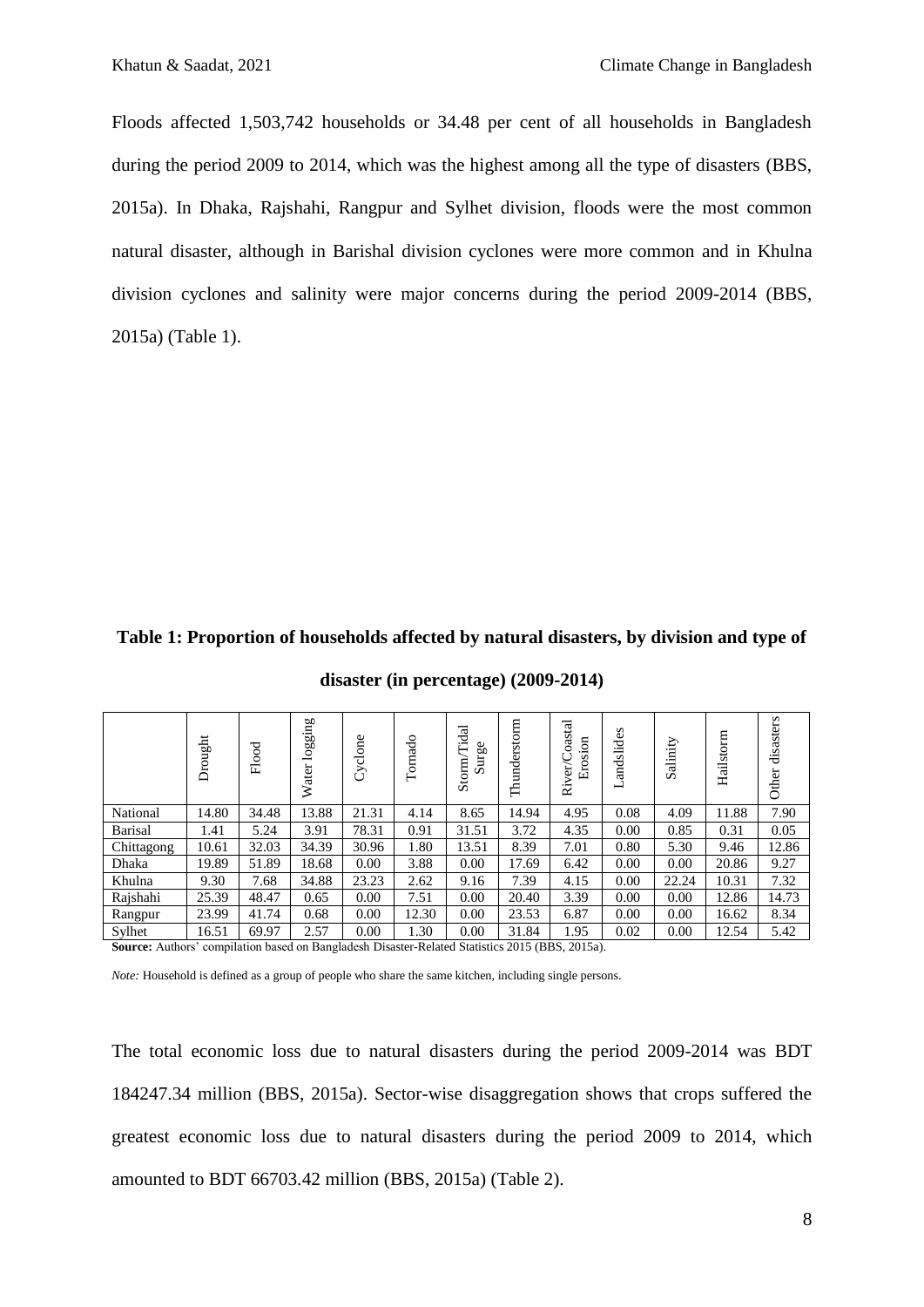## **Table 2: Economic loss due to natural disasters in million BDT, by sector and type of**

|                                          | sectors<br>$\overline{AB}$ |          | Livestock | Poultry | Fishery<br>Land |          | Houses   | ళ<br>Homestead<br>Forestry |
|------------------------------------------|----------------------------|----------|-----------|---------|-----------------|----------|----------|----------------------------|
| All<br>natural<br>disasters              | 184247.34                  | 66703.42 | 8772.16   | 2224.88 | 10713.99        | 49229.73 | 31676.89 | 14926.27                   |
| Drought                                  | 10569.20                   | 9144.99  | 191.14    | 81.93   | 189.65          | 698.15   | 0.00     | 263.34                     |
| Flood                                    | 42807.19                   | 22163.26 | 2373.29   | 593.81  | 1986.77         | 8966.45  | 5040.03  | 1683.58                    |
| Water logging                            | 16062.24                   | 8660.70  | 702.99    | 204.59  | 2466.43         | 1541.53  | 1769.64  | 716.36                     |
| Cyclone                                  | 28384.81                   | 4194.25  | 3137.51   | 750.92  | 2109.46         | 0.00     | 10833.38 | 7359.29                    |
| Tornado                                  | 4299.03                    | 984.46   | 145.80    | 28.02   | 0.00            | 0.00     | 2484.62  | 656.13                     |
| Storm or tidal<br>surge                  | 12676.02                   | 2343.78  | 769.93    | 321.96  | 3271.24         | 3318.00  | 1847.69  | 803.42                     |
| Thunderstorm                             | 10940.12                   | 2493.63  | 432.28    | 103.39  | 0.00            | 0.00     | 6212.35  | 1698.47                    |
| River<br><b>or</b><br>coastal<br>erosion | 36408.92                   | 1076.20  | 729.30    | 33.90   | 338.72          | 31742.12 | 2034.28  | 454.40                     |
| Landslides                               | 249.01                     | 7.78     | 0.16      | 0.11    | 0.00            | 200.23   | 21.44    | 19.29                      |
| Salinity                                 | 6072.94                    | 2162.73  | 142.23    | 11.01   | 0.00            | 2763.21  | 46.92    | 946.84                     |
| Hailstorm                                | 11471.69                   | 9679.63  | 53.38     | 27.01   | 0.00            | 0.00     | 1386.53  | 325.14                     |
| Other natural                            | 4306.11                    | 3792.00  | 94.14     | 68.24   | 351.73          | 0.00     | 0.00     | 0.00                       |
| disasters                                |                            |          |           |         |                 |          |          |                            |

### **disaster (2009-2014)**

**Source:** Authors' compilation based on Bangladesh Disaster-Related Statistics 2015 (BBS, 2015a).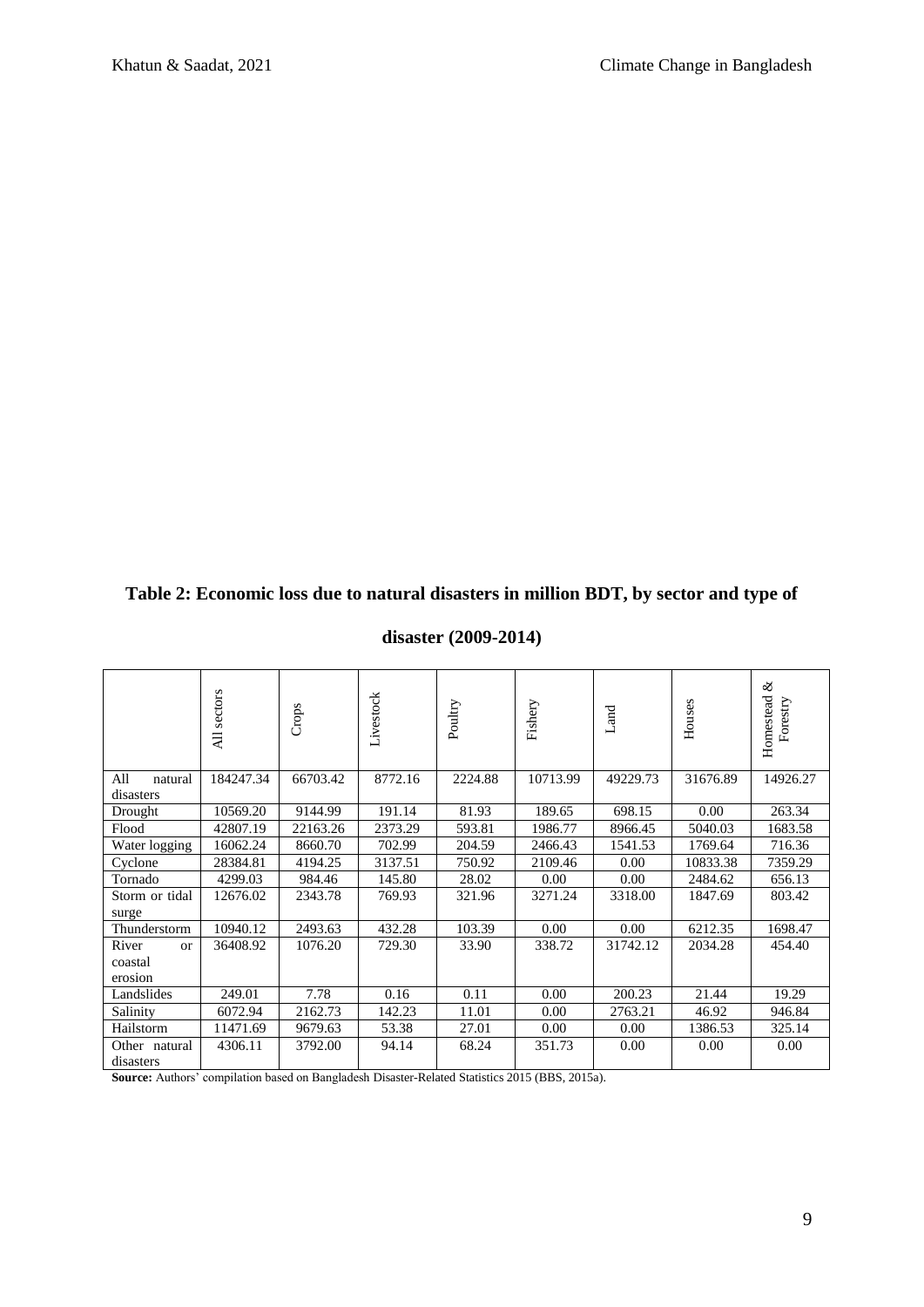On the other hand, Dhaka division suffered economic losses due to natural disasters equivalent to BDT 46055.30 million during the period 2009-2014, which was the greatest among all the geographic divisions of the country (BBS, 2015a) (Table 3).

|                   | National  | <b>Barisal</b> | Chittagong | Dhaka    | Khulna   | Rajshahi | Rangpur  | Sylhet   |
|-------------------|-----------|----------------|------------|----------|----------|----------|----------|----------|
| All<br>natural    | 184247.34 | 36974.39       | 19029.86   | 46055.30 | 29212.54 | 21690.37 | 15614.68 | 15670.23 |
| disasters         |           |                |            |          |          |          |          |          |
| Drought           | 10569.20  | 70.33          | 476.45     | 2938.59  | 753.97   | 2663.93  | 2049.42  | 1616.54  |
| Flood             | 42807.19  | 1028.85        | 3327.15    | 14490.14 | 1627.01  | 7811.03  | 5209.37  | 9313.71  |
| Water             | 16062.24  | 696.42         | 2955.37    | 4188.42  | 7907.72  | 59.16    | 80.91    | 174.25   |
| logging           |           |                |            |          |          |          |          |          |
| Cyclone           | 28384.81  | 19827.45       | 3358.18    | 0.00     | 5199.17  | 0.00     | 0.00     | 0.00     |
| Tornado           | 4299.03   | 245.48         | 236.89     | 872.74   | 420.96   | 1035.58  | 1056.96  | 130.41   |
| Storm<br>$\alpha$ | 12676.02  | 9285.54        | 999.72     | 0.00     | 2390.77  | 0.00     | 0.00     | 0.00     |
| tidal surge       |           |                |            |          |          |          |          |          |
| Thunderstor       | 10940.12  | 241.42         | 1411.20    | 3069.49  | 769.74   | 2059.35  | 1462.44  | 1926.44  |
| m                 |           |                |            |          |          |          |          |          |
| River<br>or       | 36408.92  | 5276.16        | 3905.81    | 14175.58 | 3221.95  | 4926.18  | 4085.82  | 817.40   |
| coastal           |           |                |            |          |          |          |          |          |
| erosion           |           |                |            |          |          |          |          |          |
| Landslides        | 249.01    | 0.00           | 248.96     | 0.00     | 0.00     | 0.00     | 0.00     | 0.05     |
| Salinity          | 6072.94   | 284.07         | 650.34     | 0.00     | 5138.54  | 0.00     | 0.00     | 0.00     |
| Hailstorm         | 11471.69  | 17.83          | 684.08     | 5314.29  | 1021.23  | 1599.98  | 1323.12  | 1511.13  |
| Other             | 4306.11   | 0.87           | 475.68     | 1006.08  | 761.42   | 1535.16  | 346.62   | 180.28   |
| natural           |           |                |            |          |          |          |          |          |
| disasters         |           |                |            |          |          |          |          |          |

### **disaster (2009-2014)**

**Source:** Authors' compilation based on Bangladesh Disaster-Related Statistics 2015 (BBS, 2015a).

Children were disproportionately affected by climate change as 69.53 per cent of individuals who fell sick due to natural disasters during 2009 to 2014 were 17 years old or younger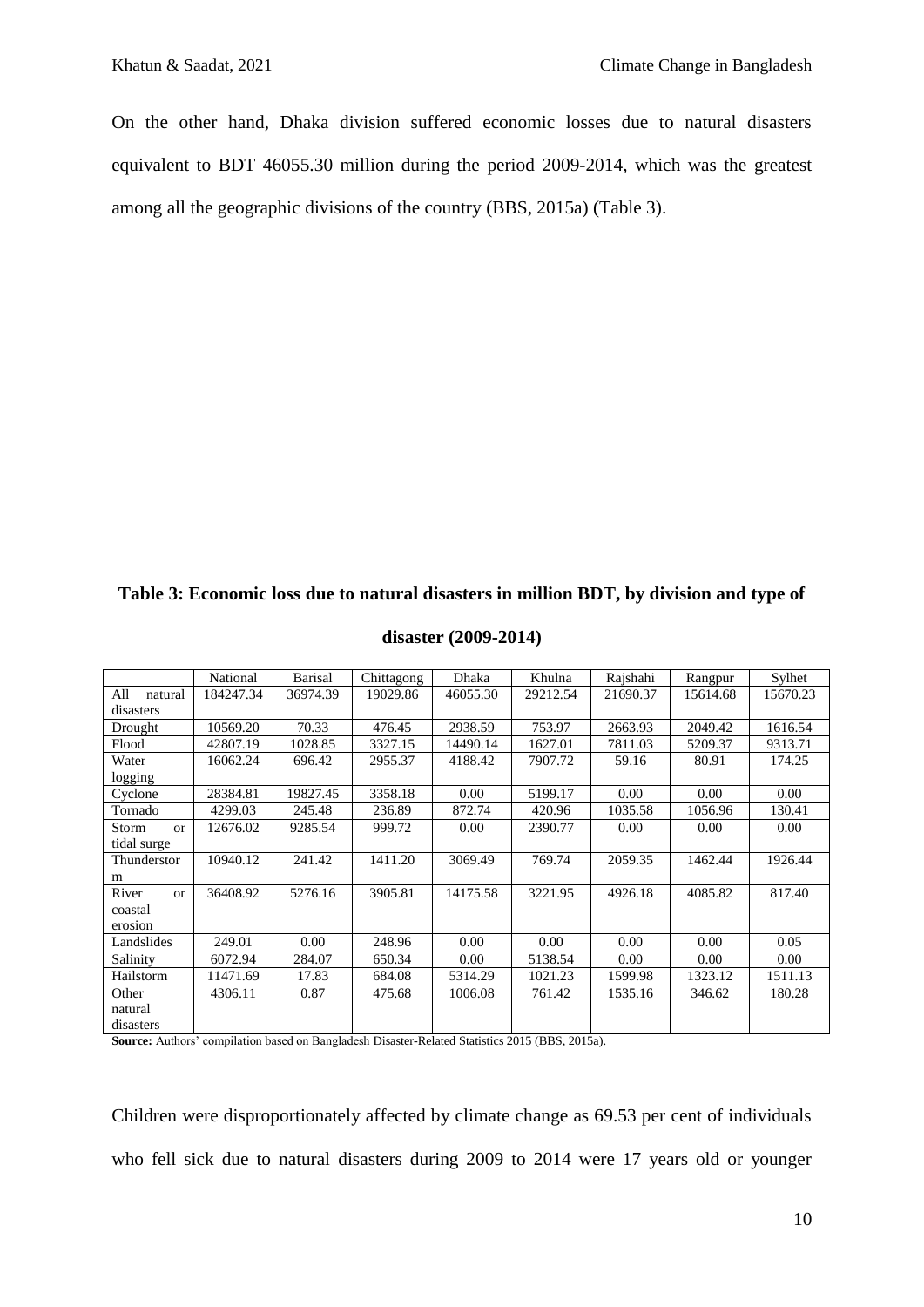(BBS, 2015a). On the other hand, adults were the most prone to injury, as 47.33 per cent of individuals aged 18 to 60 suffered from injury due to natural disasters during 2009 to 2014 (BBS, 2015a) (Table 4).

**Table 4: Proportion of individuals suffering from sickness and injury due to natural disasters, by division and age group (as a percentage of relevant group) (2009-2014)**

|                |        |                  | <b>Sickness</b>  |              | Injury |                  |                  |              |  |
|----------------|--------|------------------|------------------|--------------|--------|------------------|------------------|--------------|--|
|                | Total  | Age<br>$00 - 17$ | Age<br>$18 - 60$ | Age<br>$61+$ | Total  | Age<br>$00 - 17$ | Age<br>$18 - 60$ | Age<br>$61+$ |  |
| National       | 100.00 | 69.53            | 25.83            | 4.63         | 100.00 | 36.54            | 47.33            | 16.13        |  |
| <b>Barisal</b> | 12.12  | 9.21             | 2.27             | 0.65         | 13.04  | 3.72             | 5.04             | 4.28         |  |
| Chittagong     | 12.65  | 8.86             | 3.27             | 0.52         | 17.80  | 6.45             | 8.19             | 3.17         |  |
| Dhaka          | 20.97  | 15.09            | 4.58             | 1.29         | 15.43  | 4.74             | 8.23             | 2.46         |  |
| Khulna         | 12.97  | 7.62             | 4.54             | 0.82         | 16.09  | 3.85             | 8.96             | 3.28         |  |
| Rajshahi       | 16.17  | 10.73            | 4.79             | 0.64         | 15.89  | 6.66             | 7.94             | 1.29         |  |
| Rangpur        | 12.07  | 8.44             | 3.27             | 0.35         | 9.26   | 4.55             | 3.68             | 1.03         |  |
| Sylhet         | 13.04  | 9.58             | 3.10             | 0.36         | 12.49  | 6.58             | 5.30             | 0.61         |  |

**Source:** Authors' compilation based on Bangladesh Disaster-Related Statistics 2015 (BBS, 2015a).

In terms of natural disasters, floods had the most damaging impact on human life as 47.91 per cent of all individuals suffered from sickness and 41.90 per cent of all individuals suffered from an injury due to floods (BBS, 2015a) (Table 5).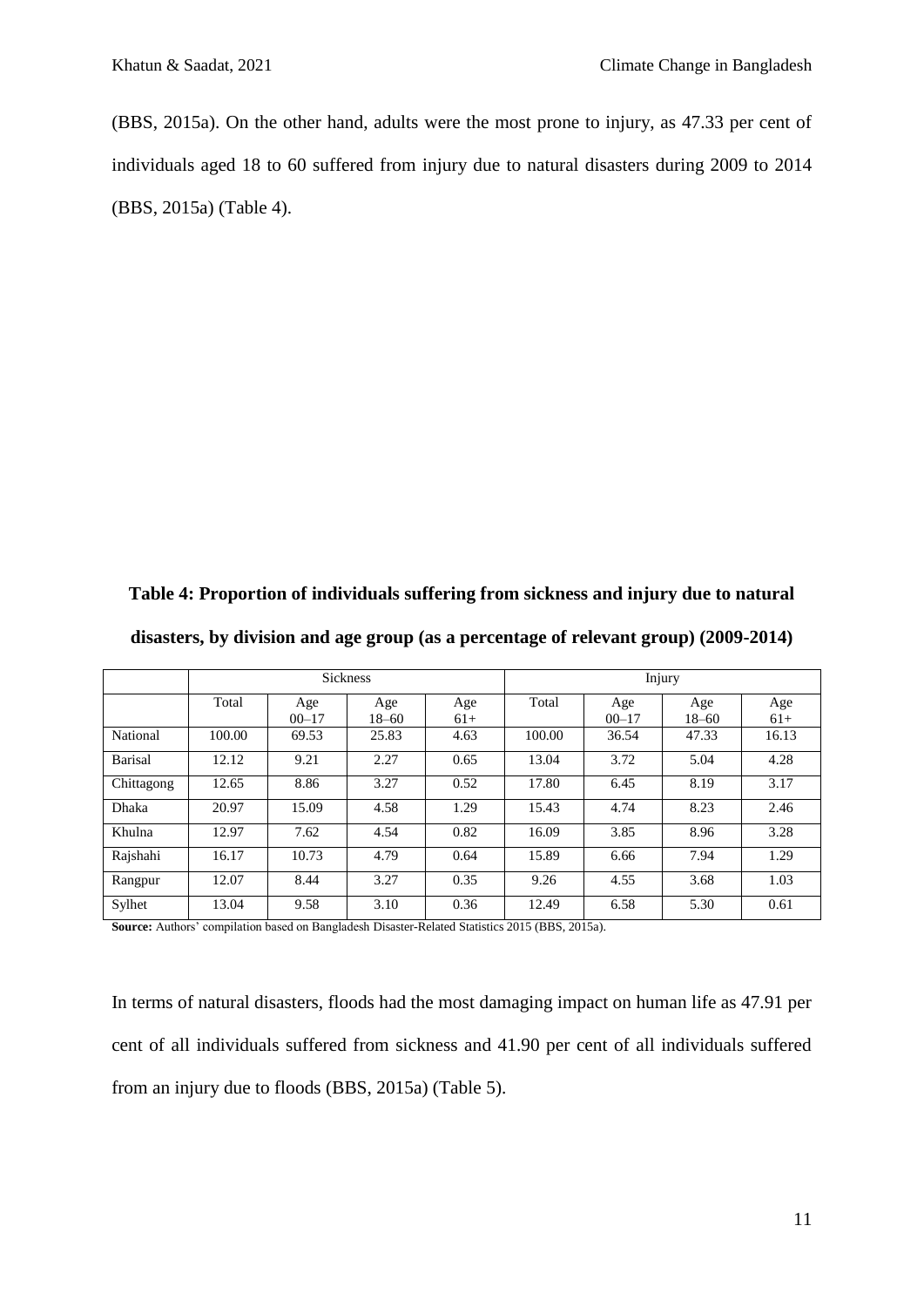### **Table 5: Proportion of individuals suffering from sickness and injury due to natural**

**disasters, by type of disaster and age group (as a percentage of relevant group) (2009-**

|                   |       |           | <b>Sickness</b> |       | Injury |           |           |       |  |
|-------------------|-------|-----------|-----------------|-------|--------|-----------|-----------|-------|--|
|                   | Total | Age       | Age             | Age   | Total  | Age       | Age       | Age   |  |
|                   |       | $00 - 17$ | 18–60           | $61+$ |        | $00 - 17$ | $18 - 60$ | $61+$ |  |
| All disasters     | 99.99 | 69.53     | 25.83           | 4.63  | 100.00 | 36.54     | 47.33     | 16.13 |  |
| Drought           | 7.07  | 4.71      | 2.03            | 0.33  | 0.00   | 0.00      | 0.00      | 0.00  |  |
| Flood             | 47.91 | 33.76     | 12.24           | 1.91  | 41.90  | 19.87     | 17.94     | 4.09  |  |
| Water logging     | 12.42 | 8.45      | 3.29            | 0.68  | 7.67   | 1.77      | 4.39      | 1.51  |  |
| Cyclone           | 12.07 | 8.44      | 2.91            | 0.72  | 15.21  | 4.32      | 5.34      | 5.55  |  |
| Tornado           | 1.19  | 0.86      | 0.28            | 0.05  | 8.42   | 2.05      | 5.29      | 1.08  |  |
| Storm or tidal    | 4.56  | 3.08      | 1.27            | 0.21  | 3.87   | 0.76      | 2.39      | 0.72  |  |
| surge             |       |           |                 |       |        |           |           |       |  |
| Thunderstorm      | 4.75  | 3.71      | 0.92            | 0.12  | 6.69   | 2.60      | 3.63      | 0.46  |  |
| River<br>$\alpha$ | 0.85  | 0.55      | 0.22            | 0.08  | 4.16   | 2.01      | 1.64      | 0.51  |  |
| coastal           |       |           |                 |       |        |           |           |       |  |
| erosion           |       |           |                 |       |        |           |           |       |  |
| Landslides        | 0.04  | 0.02      | 0.02            | 0.00  | 0.01   | 0.00      | 0.01      | 0.00  |  |
| Salinity          | 0.80  | 0.36      | 0.41            | 0.03  | 0.00   | 0.00      | 0.00      | 0.00  |  |
| Hailstorm         | 3.49  | 2.24      | 0.97            | 0.28  | 9.09   | 1.93      | 5.53      | 1.63  |  |
| Other             | 4.84  | 3.34      | 1.27            | 0.23  | 3.00   | 1.23      | 1.17      | 0.60  |  |
| disasters         |       |           |                 |       |        |           |           |       |  |

### **2014)**

**Source:** Authors' compilation based on Bangladesh Disaster-Related Statistics 2015 (BBS, 2015a).

Average annual economic loss per household due to natural disasters was estimated to be BDT 7040 per year or around 5.1 per cent of average annual household income during the period 2009 to 2014 (BBS, 2015a). However, these losses were not equally shared among all households. Average annual economic loss per households due to natural disasters was as high as 15.7 per cent of average annual household income for the poorest quintile oh households, but only 3.1 per cent of average annual household income for the richest quintile of households. Thus, the poorest households were disproportionately affected by climate change-induced natural disasters during the period 2009 to 2014 (BBS, 2015a) (Table 6).

# **Table 6: Average annual economic loss per household due to natural disasters, by household income quintile groups and type of loss (in BDT)**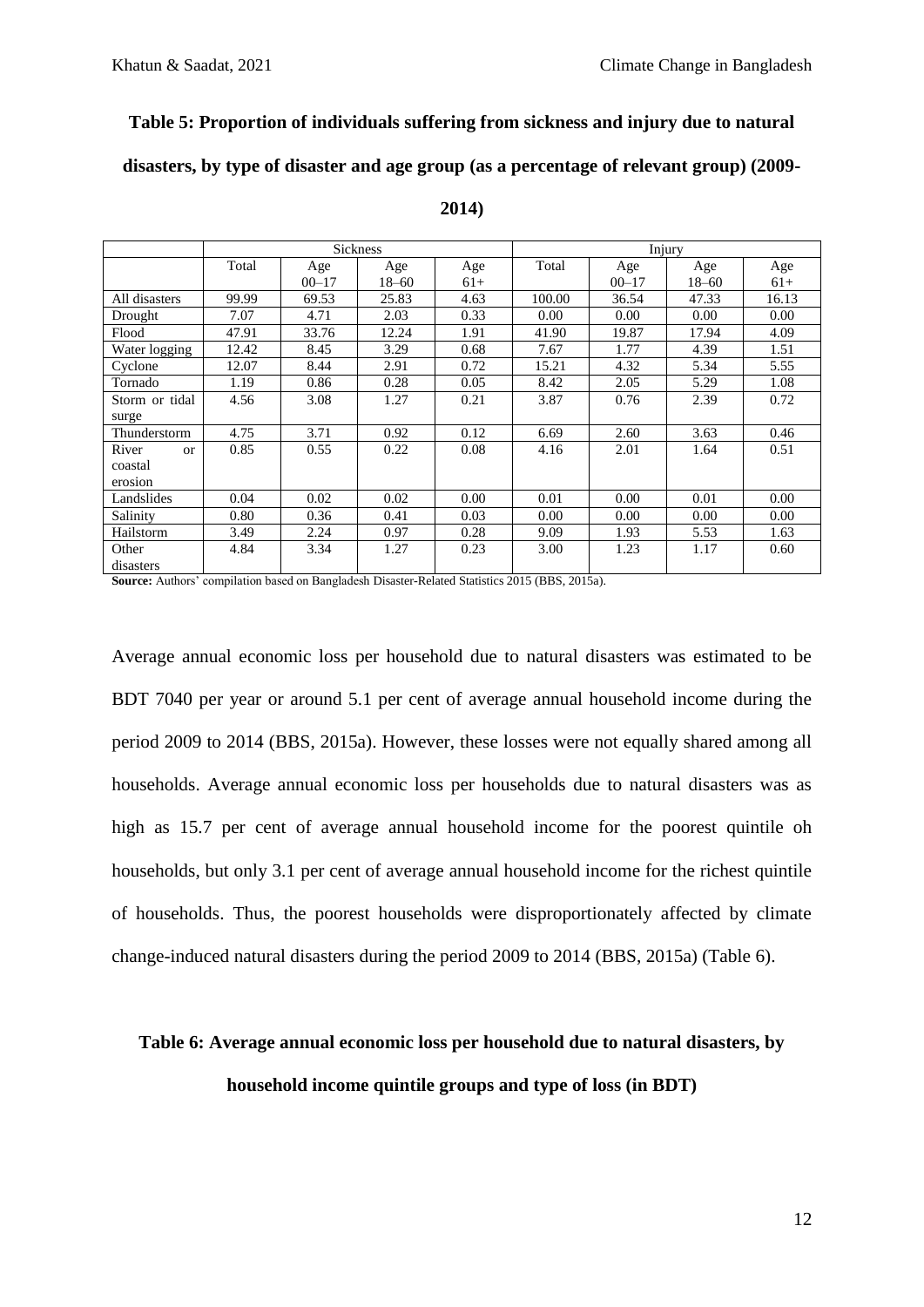| Quintile       | A<br>annual<br>旵<br>household<br>$\ddot{E}$<br>verage<br>income | Crops | vestock<br>$\cdot$ $\mathbf{r}$<br>┙ | Poultry | Fishery | nd<br>and | Houses | ళ<br>Homestead<br>stry<br>fore | Total | æ<br>s<br>los<br>ヮ<br>proportion<br>househol<br>income<br>Economic<br>2 |
|----------------|-----------------------------------------------------------------|-------|--------------------------------------|---------|---------|-----------|--------|--------------------------------|-------|-------------------------------------------------------------------------|
|                | 34957                                                           | 2038  | 279                                  | 75      | 268     | 1351      | 1066   | 394                            | 5471  | 15.7%                                                                   |
| $\overline{2}$ | 74590                                                           | 1776  | 270                                  | 77      | 220     | 1397      | 1231   | 382                            | 5353  | 7.2%                                                                    |
| 3              | 105986                                                          | 1987  | 331                                  | 87      | 300     | 1888      | 1255   | 529                            | 6377  | 6%                                                                      |
| $\overline{4}$ | 152092                                                          | 2566  | 353                                  | 92      | 395     | 2026      | 1260   | 743                            | 7435  | 4.9%                                                                    |
|                | 357897                                                          | 4665  | 460                                  | 95      | 934     | 2877      | 1244   | 846                            | 11121 | 3.1%                                                                    |
| Average        | 139357                                                          | 2549  | 335                                  | 85      | 409     | 1881      | 1211   | 570                            | 7040  | 5.1%                                                                    |

**Source:** Authors' compilation based on Bangladesh Disaster-Related Statistics 2015 (BBS, 2015a).

In the aftermath of a natural disaster, there is often widespread damage to infrastructure and disruptions of transportation links. As a result, children may not be able to travel to their schools, or even worse, the schools themselves may be destroyed. Additionally, schools in remote rural areas of Bangladesh are often utilized as storm shelters, which means that sometimes classes cannot continue during inclement weather. During the period from 2009 to 2014, children in Bangladesh missed a total of 1,078,118 days of school due to natural disasters (BBS, 2015a). Boys missed school marginally more than girls and children in Barishal division were the worst affected due to natural disasters (BBS, 2015a) (Figure 2).

# **Figure 2: Number of days children missed school due to natural disasters, by division and gender (2009-2014)**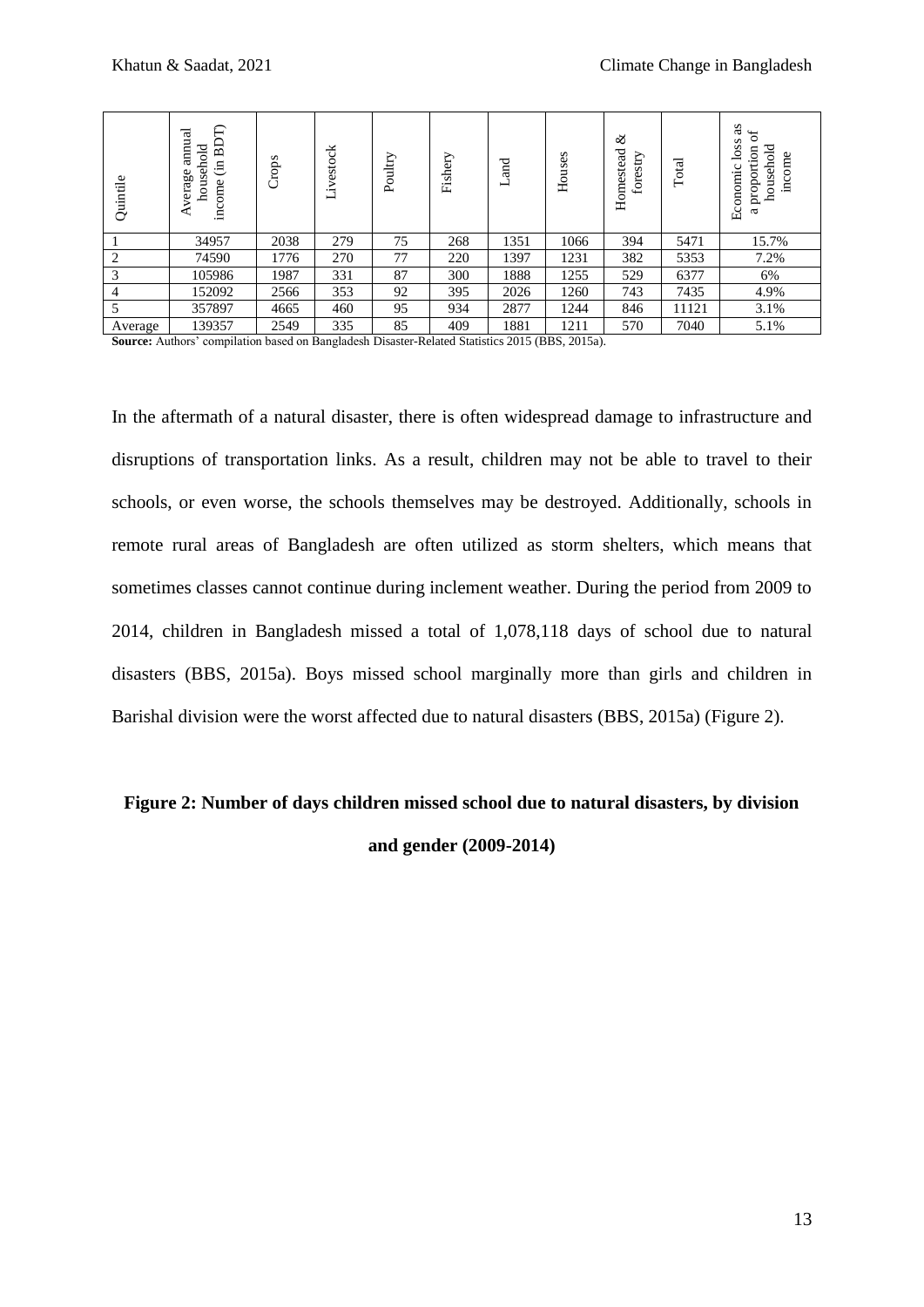

**Source:** Authors' illustration based on Bangladesh Disaster-Related Statistics 2015 (BBS, 2015a).

Per capita emissions in Bangladesh are generally much lower than those in developed countries. Nevertheless, with rapid economic advancement, emission have been growing in recent years. On average, carbon dioxide emissions increased at 8.11 per cent, while methane and nitrous oxide emissions increased by 0.99 per cent and 1.98 per cent respectively, during the period 1992 to 2012 (EDGAR, 2019) (Figure 3).

**Figure 3: Growth rate of emissions (in per cent)**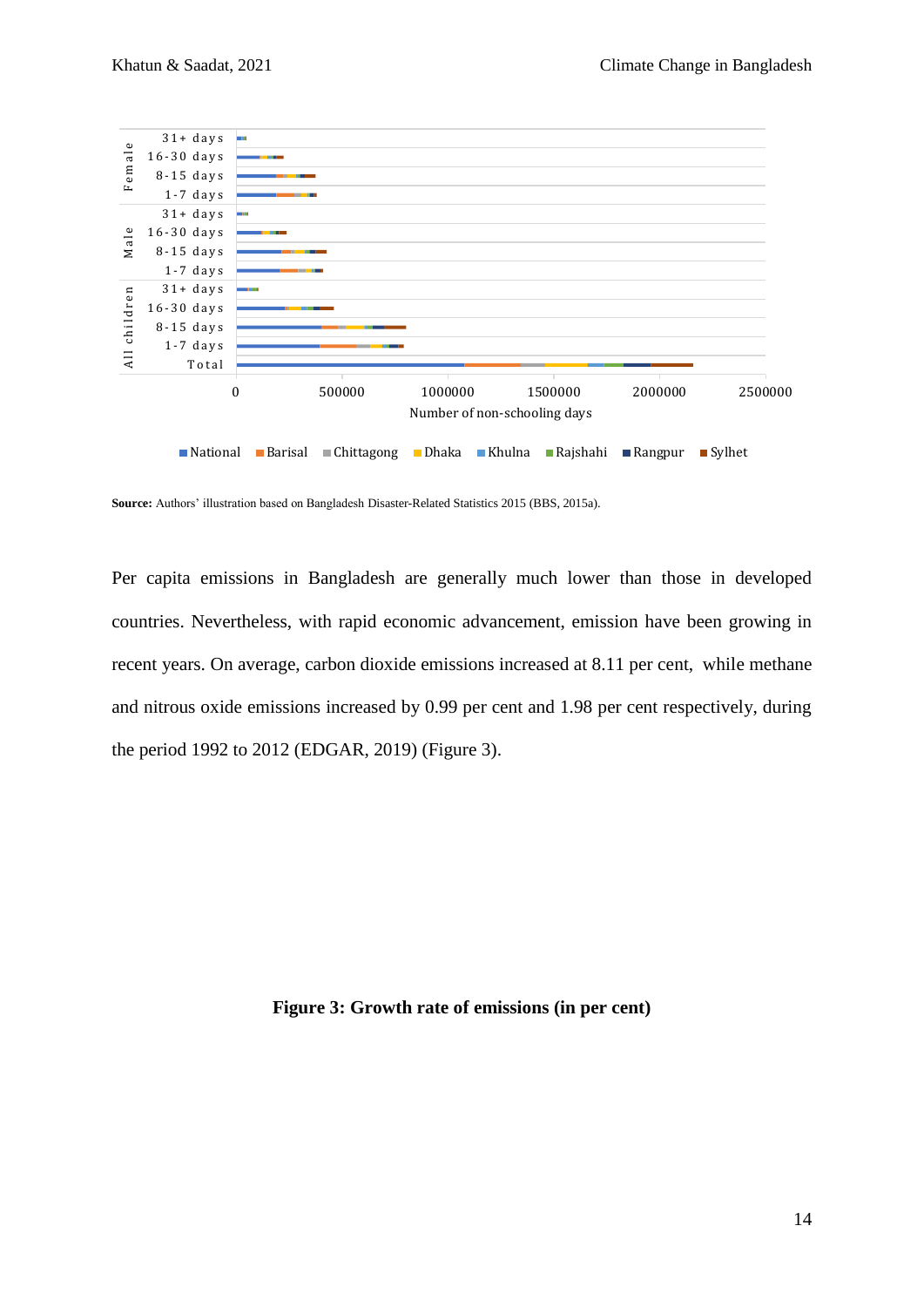

**Source:** Authors' illustration based on data from Emissions Database for Global Atmospheric Research (EDGAR) (EDGAR, 2019).

Global warming is wreaking havoc all over the world, and its impacts are being overtly felt in Bangladesh as well. Many countries of the world are witnessing a rise in annual average temperatures and records of temperature highs are being broken repeatedly. In Bangladesh, annual average temperatures increased by 0.64 per cent per year in 2018, which was 10.20 times faster than the annual average temperature increase of 0.06 per cent in 1961 (FAO, 2019) (Figure 4).

### **Figure 4: Annual average temperature change (in degrees Celsius)**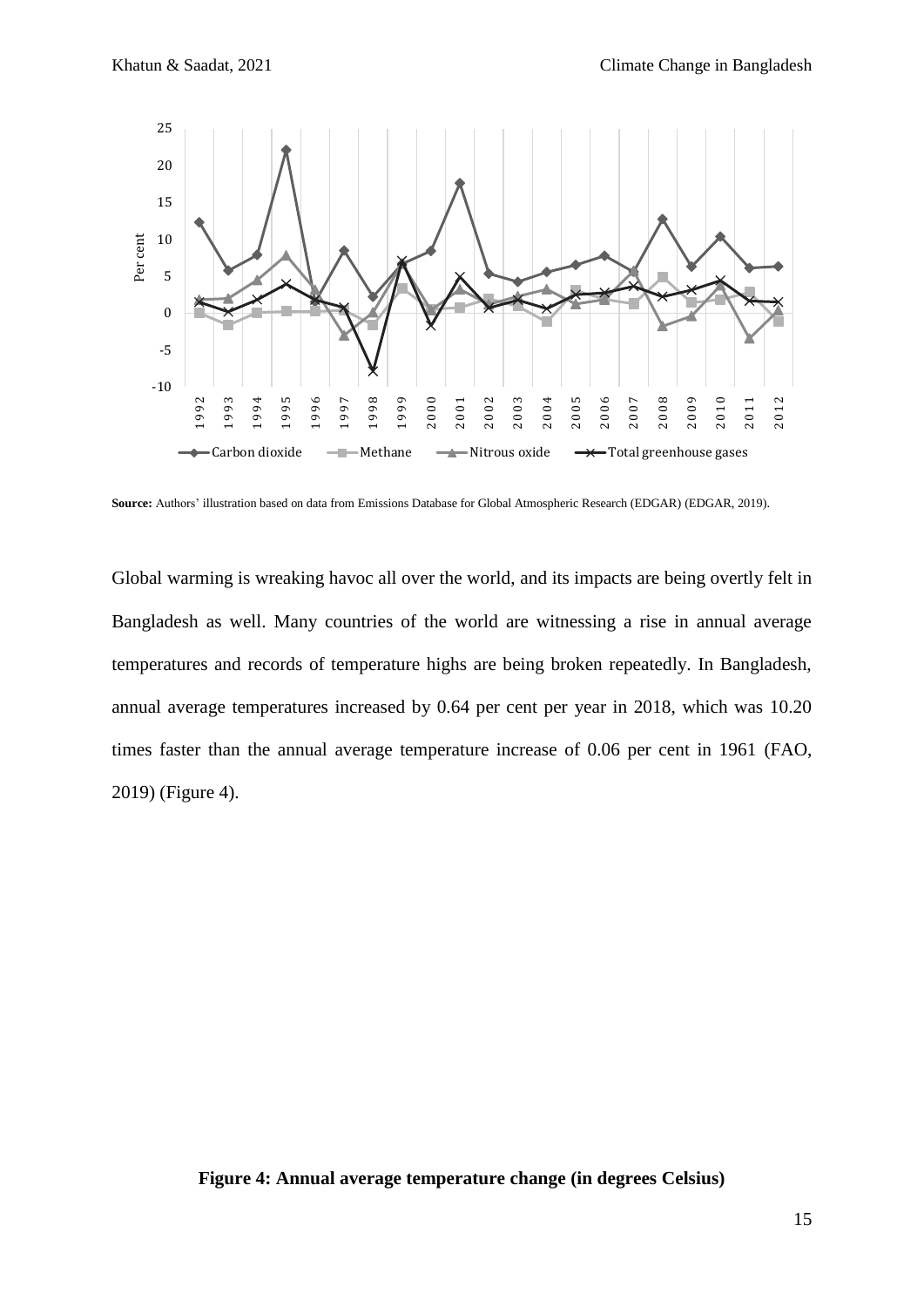

**Source:** Authors' illustration based on data from FAOSTAT (FAO, 2019).

### **3. METHODOLOGY**

At the very outset of the empirical analysis, missing values were encountered for several SDG indicators. This represented a problem, since forecasting a time series with limited number of observations and gaps in the data could lead to biased results. In order to resolve this issue, this study took advantage of the Expectation Maximisation (EM) algorithm to calculate estimated values of the missing data. The EM algorithm is an unsupervised machine learning algorithm which can be used for iteratively calculating maximum likelihood estimates from data which is missing at random (Dempster, Laird, & Rubin, 1977) (McLachlan & Krishnan, 2008). The EM algorithm is applicable for use with a wide variety of 'incomplete data' (Bishop, 2006), including data which is missing at random (Rubin, 1976). The term 'incomplete data' means that there are two sets of random variables, one of which is unobserved, while the other is observed (Alpaydin, 2010).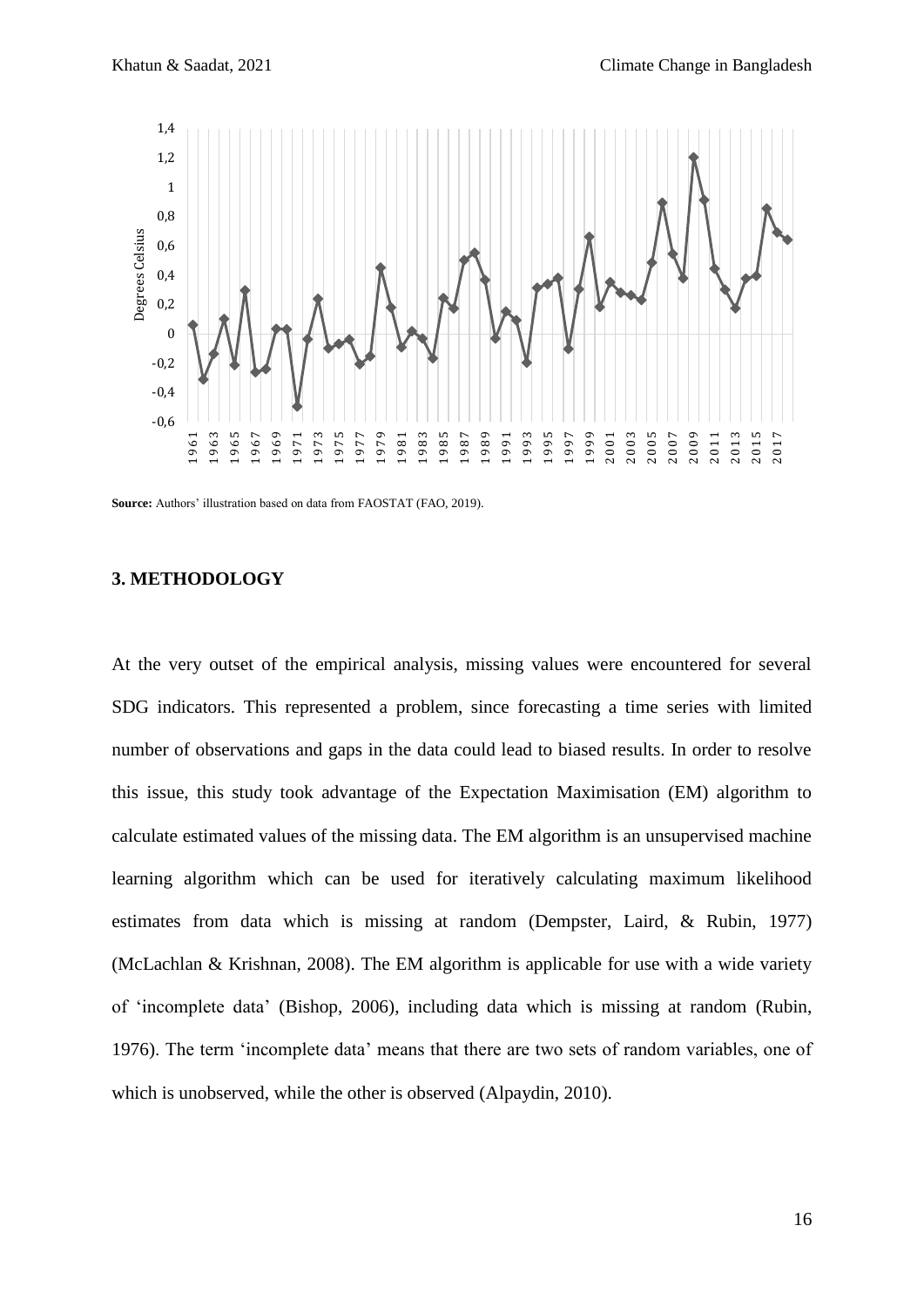Suppose, there exist two sets of random variab7les  $\mathcal X$  and  $\mathcal Y$ , where  $\mathcal X$  is unobserved and  $\mathcal Y$  is observed. Assume that there is a many-to-one mapping from  $\mathcal X$  to  $\mathcal Y$ , such that the unobserved data x in set X are observed only indirectly through the observed data  $\psi$  in set V (Moon, 1996). Then, the specification of the complete data, *f*, is linked to the specification of the incomplete data, *g*, through

$$
g(\psi|\Phi) = \int_{\mathcal{X}(\psi)} f(x|\Phi) \, \mathrm{dx},
$$

where, in the case of data missing at random,  $\Phi$  is assumed to be independent of the parameters of the missing data process (Dempster, Laird, & Rubin, 1977). The EM algorithm aims to calculate a value of  $\Phi$  which maximises  $g(\psi | \Phi)$ , the specification of the incomplete data, by utilising  $f(x|\Phi)$ , the specification of the complete data (Dempster, Laird, & Rubin, 1977). The EM algorithm iterates between the expectation step, or E-step, and the maximisation step, or M-step, until convergence (Marsland, 2009). In the E-step, the expected values of the unobserved variables are calculated, and in the M-step, new values of the parameters that maximise the log likelihood of the data are found, given the expected values of the unobserved variables (Russell & Norvig, 2010). Following Dempster, Laird, & Rubin, 1977, assume that  $\Phi^{(p)}$  denotes the current value of  $\Phi$  after *p* cycles of the algorithm. Then the general form of the EM algorithm can be defined as:

$$
Q(\Phi'|\Phi) = E(logfx|\Phi')|\psi, \Phi)
$$

Now the EM iteration  $\Phi^{(p)} \to \Phi^{(p+1)}$  can be defined as follows:

E-step: Calculate  $Q(\Phi | \Phi^{(p)})$ 

M-step: Select  $\Phi^{(p+1)}$  to be a value of  $\Phi \in \Omega$  which maximises  $Q(\Phi | \Phi^{(p)})$ , where  $\Omega$  is an *r*-dimensional convex region.

Each iteration of the EM algorithm increases the log likelihood (Hastie, Friedman, & Tibshirani, 2008) (Russell & Norvig, 2010) until convergence is reached where no further increase in the log likelihood is possible (Bishop, 2006). The EM algorithm has several

17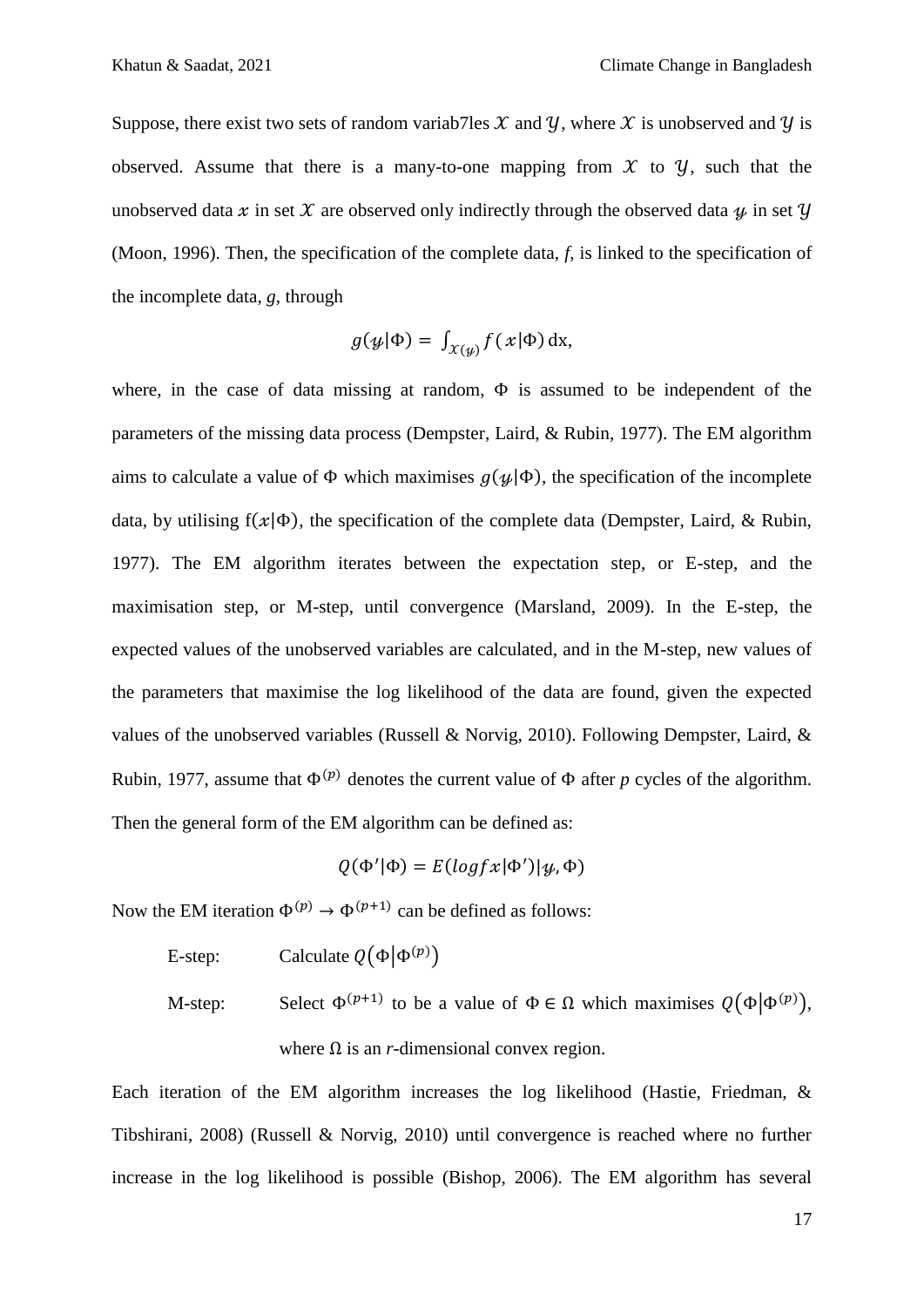advantages over other iterative algorithms, as outlined in McLachlan & Krishnan, 2008, which is why it was used in this study. Once the missing values in the data were estimated using the EM algorithm, the status of each SDG indicator was forecasted until 2030 using an autoregressive integrated moving average (ARIMA) model.

In forecasts using an ARIMA model, the dependent variable is forecasted using a linear combination of its own past values as well as past values of the error term (Makridakis, Wheelwright, & Hyndman, 1997) (Hyndman & Athanasopoulos, 2018). An ARIMA model constitutes of an autoregressive, or AR, component, a provision for differencing nonstationary time series, or I component, and a moving average, or MA, component. The AR component implies that the dependent variable is regressed on its own past values, the I component implies that differenced values of the dependent variable are used, and the MA component implies that the dependent variable is regressed on the past values of the error term. In the ARIMA (*p*, *d*, *q*) model, *p* denotes the order of the AR component, *d* denotes the degree of first differencing involved, and *q* denotes the order of the MA component (Makridakis, Wheelwright, & Hyndman, 1997). The general *p*th-order AR model can be defined as:

$$
Y_t = c + \phi_1 Y_{t-1} + \phi_2 Y_{t-2} + \dots + \phi_p Y_{t-p} + e_t,
$$

where, c is the constant term,  $\phi_i$  is the *j*th autoregressive parameter, and  $e_t$  is the error term at time t (Makridakis, Wheelwright, & Hyndman, 1997). The general *q*th-order MA model can be defined as:

$$
Y_t = c + e_t - \theta_1 e_{t-1} - \theta_2 e_{t-2} - \dots - \theta_q e_{t-q}
$$

where, c is the constant term,  $\theta_i$  is the jth moving average parameter, and  $e_{t-a}$  is the error term at time  $t - q$  (Makridakis, Wheelwright, & Hyndman, 1997). Combining the AR and MA models gives the ARMA model: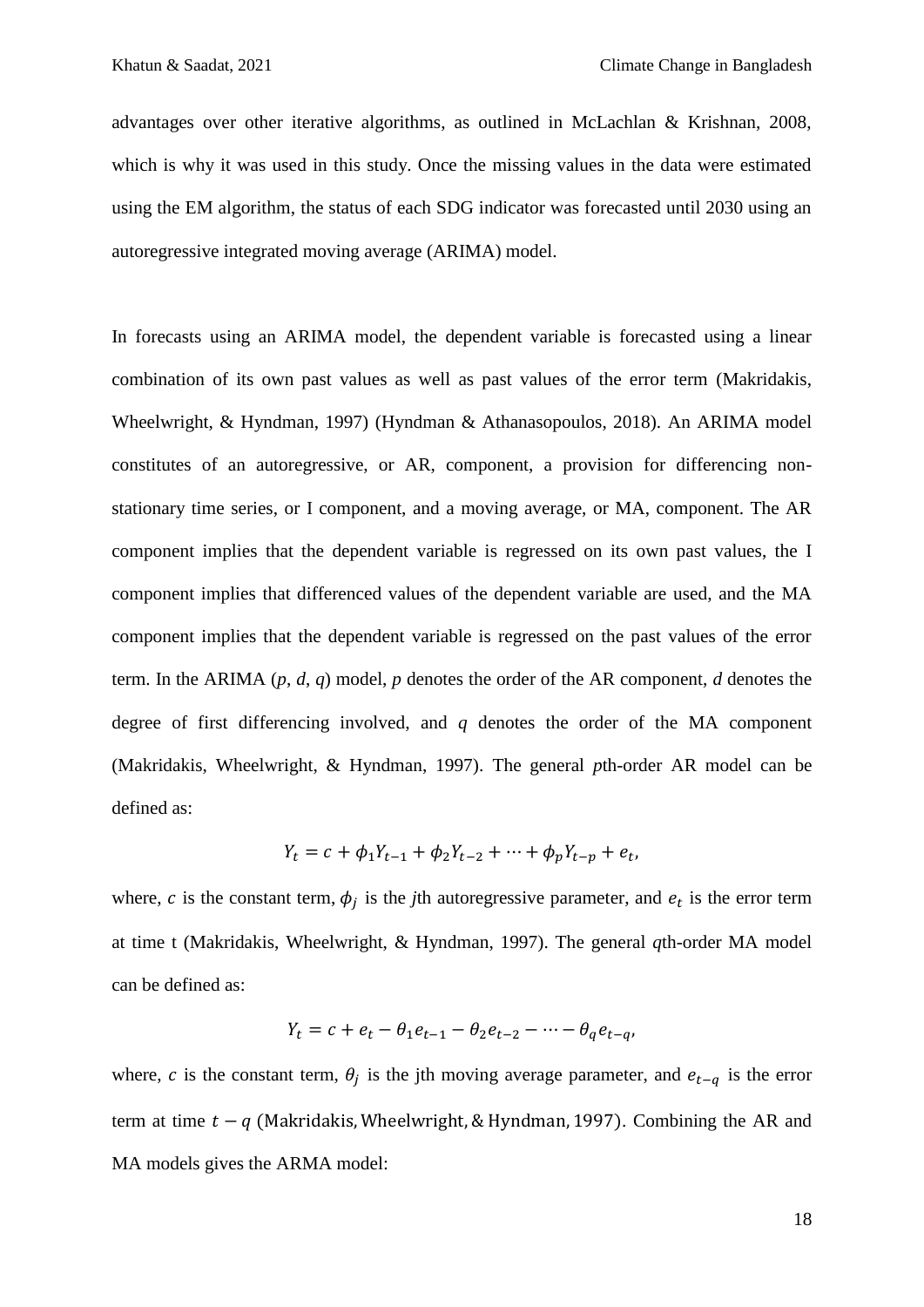$$
Y_t = c + \phi_1 Y_{t-1} + \dots + \phi_p Y_{t-p} + e_t - \theta_1 e_{t-1} - \dots - \theta_q e_{t-q}
$$

Adding the provision for differencing to the ARMA model gives the general form of the ARIMA model:

$$
(Y_t - Y_{t-1})^d = c + \phi_1 Y_{t-1} + \dots + \phi_p Y_{t-p} + e_t - \theta_1 e_{t-1} - \dots - \theta_q e_{t-q}
$$

where, d denotes the degree of first differencing (Makridakis, Wheelwright, & Hyndman, 1997).

In order to identify suitable values of *p*, *d*, and *q* for the ARIMA models, the Box-Jenkins approach (Box & Jenkins, 1970) (Box, Jenkins, & Reinsel, 1994) was used. The Box-Jenkins approach is essentially based on the principle of parsimony or the Occam's razor (Tornay, 1938) which advocates that the simplest explanation of phenomenon is the best. While increasing the number of parameters in the model may increase the goodness of fit, but it compromises the degrees of freedom available to estimate the variability of the parameters (Enders, 2015). The Box-Jenkins approach for ARIMA forecasting involves four broad phases: identification, estimation, diagnostic checking, and forecasting (Bhaumik, 2015).

The model identification phase is initiated by checking if the time series is stationary by running augmented Dickey Fuller (Dickey & Fuller, 1979) (Dickey & Fuller, 1981) and Phillips-Perron (Phillips & Perron, 1988) unit root tests. The augmented Dickey-Fuller unit root test constitutes of estimating one or more equations using ordinary least squares in order to obtain an estimated value for the coefficient of interest,  $\gamma$ , and the associated standard error. Comparison of the subsequent t-statistic with the corresponding value reported in the Dickey-Fuller results enables us to decide whether to reject or not to reject the null hypothesis of  $y = 0$ . The unit root can be detected using the Dickey-Fuller statistic. If the model has no intercept or trend, then we use the  $\tau$  statistic, if the model has an intercept then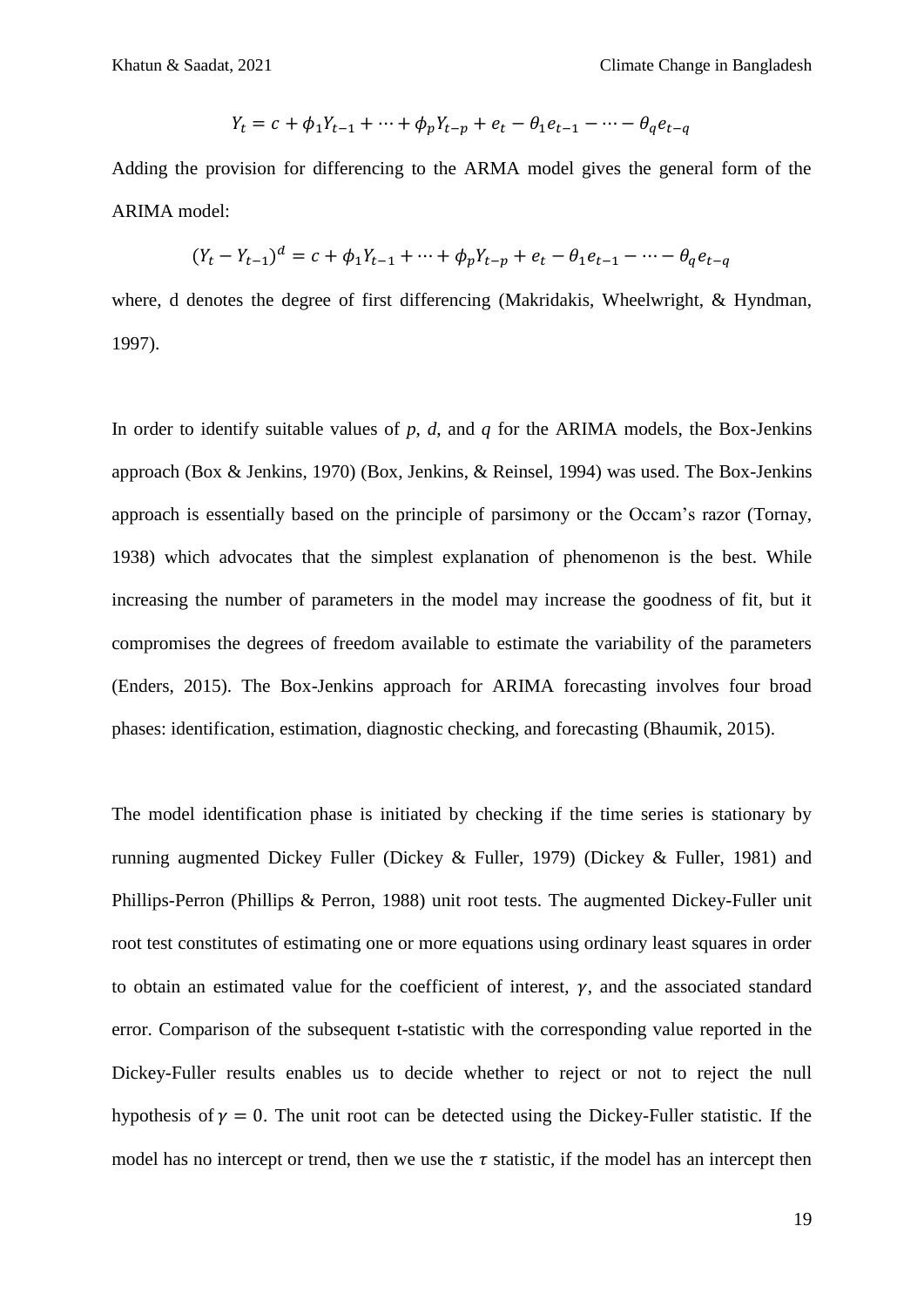we use the  $\tau_u$  statistic, and if the model has both an intercept and a trend then we use the  $\tau_{\tau}$ statistic (Enders, 2015). The augmented Dickey-Fuller test uses the *p*th order autoregressive process defined as:

$$
\Delta y_t = a_0 + \gamma y_{t-1} + \sum_{i=2}^p \beta_i \Delta y_{t-i+1} + \varepsilon_i
$$

where,

$$
\gamma = -\left(1 - \sum_{i=1}^p a_i\right)
$$
 and  $\beta_i = -\sum_{i=1}^p a_i$ 

The null hypothesis is that the variable contains a unit root. The alternative hypothesis is that the variable was generated by a stationary process. If  $\gamma = 0$ , then we cannot reject the null hypothesis that the variable has a unit root. The augmented Dickey-Fuller test assumes that the errors are uncorrelated with each other and have constant variance.

For robustness check, in addition to the augmented Dickey-Fuller unit root test, the Phillips-Perron unit root test was also conducted. The Phillips-Perron test is non-parametric unit root test that modifies the test statistics after estimation in order to consider the effect of autocorrelated errors. This procedure allows for drawing valid inferences from large samples without estimating additional parameters in the regression model (Banerjee, Dolado, Galbraith, & Hendry, 1993). The error term in the Phillips-Perron unit root test regression model does not follow a white-noise process.

The variables which were found to be non-stationary in the unit root tests were differenced. Thus, the order of first differencing, *d*, was determined. Next the autocorrelation function (ACF) and partial autocorrelation functions (PACF) were plotted to determine the orders of the autoregressive and moving average components, *p* and *q*, respectively. Following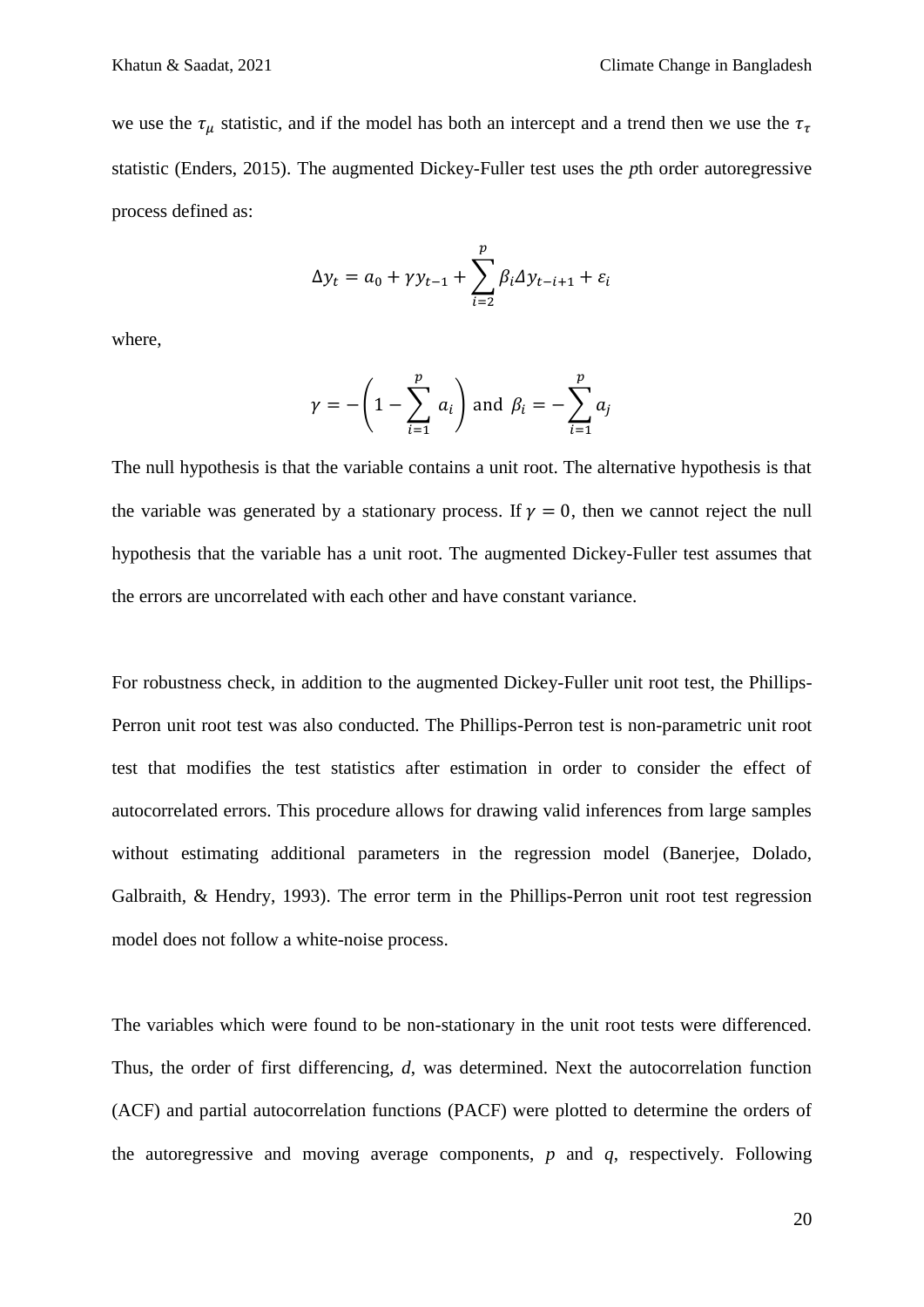Makridakis, Wheelwright, & Hyndman (1997), the autocorrelation coefficient,  $r_k$ , used for plotting the ACF is defined as:

$$
r_{k} = \frac{\sum_{t=k+1}^{n} (Y_{t} - \overline{Y})(Y_{t-k} - \overline{Y})}{\sum_{t=1}^{n} (Y_{t} - \overline{Y})^{2}},
$$

and the PACF is plotted by calculating the partial autocorrelation coefficient  $\alpha_k = b_k$  from the regression:

$$
Y_t = b_0 + b_1 Y_{t-1} + b_2 Y_{t-2} + \dots + b_k Y_{t-k}.
$$

The ACF shows the relationship between  $Y_t$  and lagged past values of  $Y_t$ . However, the problem with ACF is that two values of  $Y_t$ , such as  $Y_t$  and  $Y_{t-2}$  may appear to be correlated since they are both correlated with a third value of  $Y_t$  such as  $Y_{t-1}$ , which falls in between them (Hyndman & Athanasopoulos, 2018). In order to circumvent this issue, PACF shows the relationship between  $Y_t$  and past values of  $Y_t$  after removing the effect of lags 1,2,3, ...,  $k-1$  (Hyndman & Athanasopoulos, 2018). An AR process of order *p* will exhibit an ACF which will die out rapidly with an exponential decay or damped sine-wave and a PACF which will have spikes up to lag *p* before dying out (Box, Jenkins, & Reinsel, 1994) (Bhaumik, 2015). An MA process of order *q* will exhibit an ACF which will have spikes up to lag *q* before dying out and a PACF which will die out rapidly with an exponential decay or damped sine-wave (Box, Jenkins, & Reinsel, 1994) (Bhaumik, 2015). A mixed AR and MA process is expected when neither the ACF nor the PACF exhibit any distinct cut-off patterns (Bhaumik, 2015). In addition to examining the ACF and PACF plots, portmanteau tests such as the Box-Pierce test (Box & Pierce, 1970) and Ljung-Box test (Ljung & Box, 1978) were also considered to help in deciding the appropriate values of *p* and *q*.

Once suitable values for *p*, *d*, and *q* have been determined, the ARIMA models are estimated using maximum likelihood estimation, the details of which can be found in several sources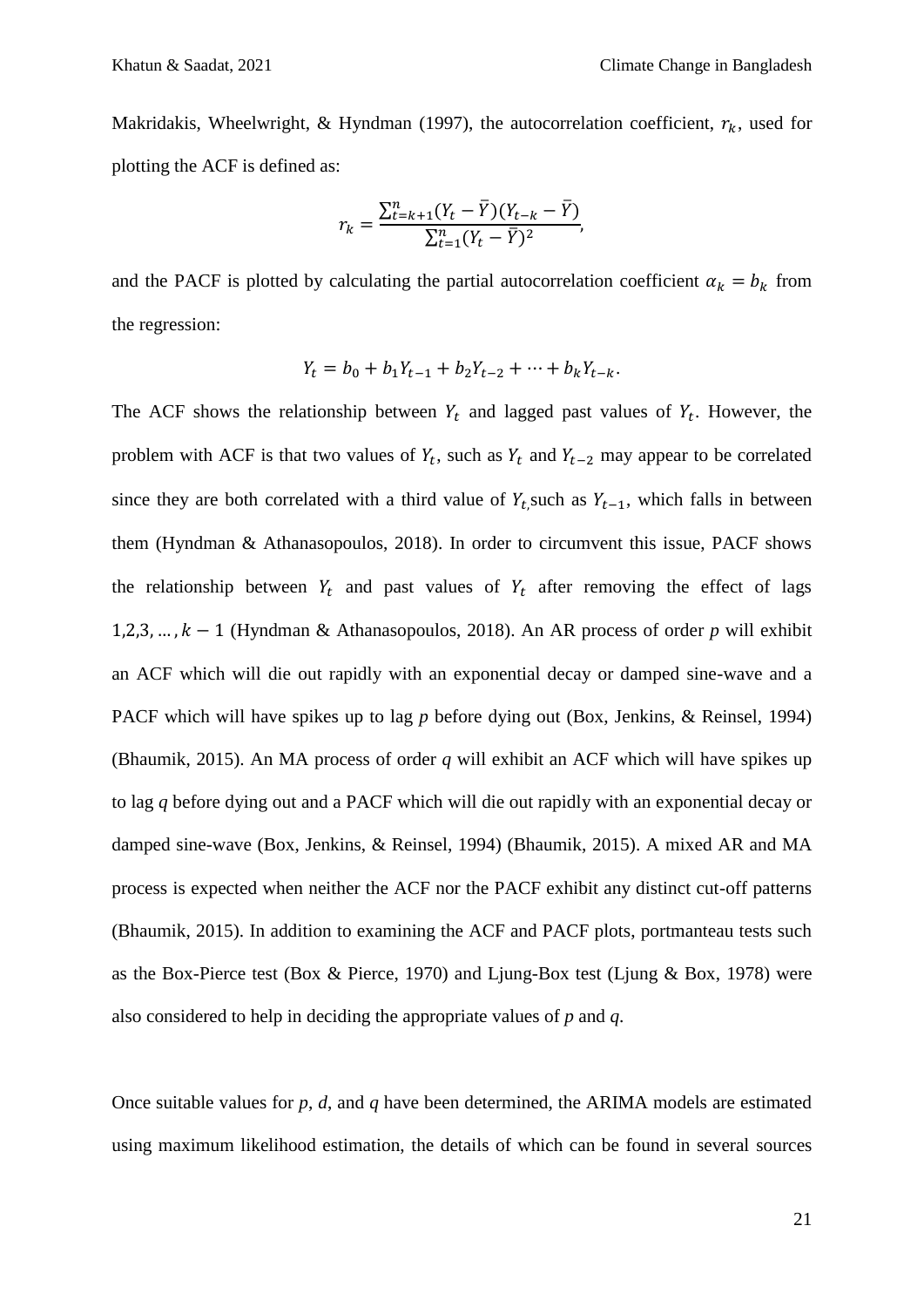(Box, Jenkins, & Reinsel, 1994) (Hamilton, 1994) (Abraham & Ledolter, 2005). The estimated ARIMA models were re-examined to check if they were identified properly. If  $m = p + q + P + Q$  is the number of terms in the model, then the Akaike's Information Criterion (AIC) (Akaike, 1974) is defined as:

$$
AIC = -2logL + 2m,
$$

where,  $L$  denotes the likelihood (Makridakis, Wheelwright,  $\&$  Hyndman, 1997). Among a group of competing ARIMA model specifications, the one which minimised the value of AIC was chosen. Following this, the residuals of the chosen model were examined with ACF and PACF plots and subjected to portmanteau tests, as recommended in the literature (Hyndman & Athanasopoulos, 2018).

The ARIMA model specifications derived using the Box-Jenkins approach were used as benchmark models for forecast averaging. Past research has pointed out the advantages of forecast averaging over the use of single forecasts (Clemen, 1989) (Makridakis & Hibon, 2000) (Timmermann, 2006), which is why the method was preferred for this analysis. The final forecasts were each based on the average of 100 different forecasts using smoothed AIC weights (IHS Global Inc., 2017).

### **4. FUTURE PROSPECTS**

Although all natural disasters cannot be directly attributed to climate change, there is substantial evidence that anthropogenic climate change is responsible for the increase in the frequency, intensity and amount of heavy rainfall globally (Hoegh-Guldberg, et al., 2018). Hence, the increase in the number of households affected by natural disasters in Bangladesh over the years can be at least partly be explained by climate change. If the trend of increasing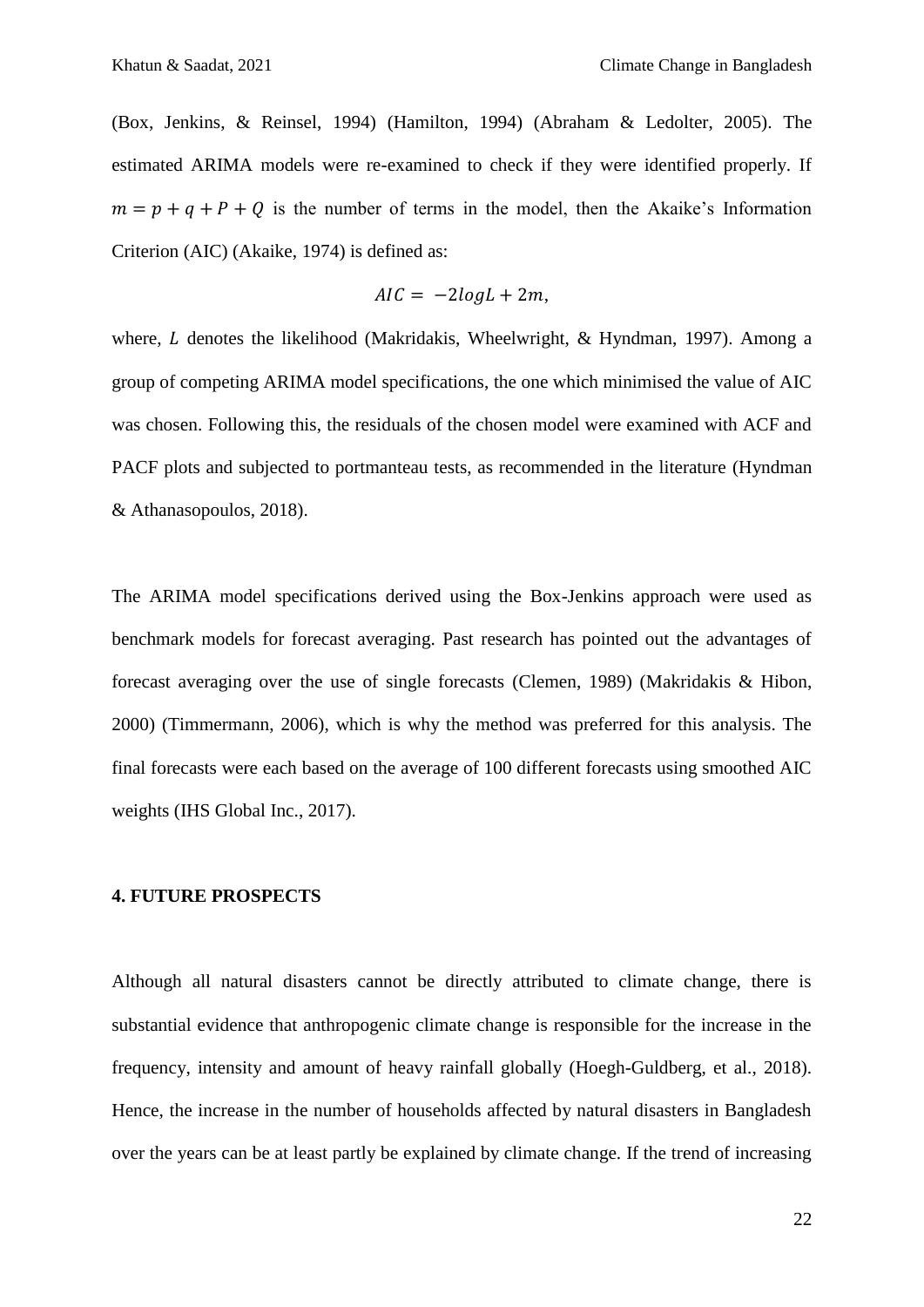frequency and intensity of natural disasters continues, then 30,366,230 households in Bangladesh will be affected by natural disasters in 2030, which is 12.52 times higher than the number in 2015 (Figure 5).

### **Figure 5: Number of households affected by natural disasters**



#### **(actual, estimate and forecast)**

**Source:** Authors' calculations based on data from Bangladesh Bureau of Statistics (BBS) (BBS, 2015a) Note: (i) Missing values imputed with maximum likelihood estimates; (ii) Forecasts based on averaging of autoregressive integrated moving average (ARIMA) model forecasts; (iii) Household is defined as a group of people who share the same kitchen, including single persons

On the other hand, total greenhouse gas emissions increased by 1.81 per cent per year on average during the period 1992 to 2012 (EDGAR, 2019). If this increasing trend continues then in 2030 total greenhouse gas emissions in Bangladesh will increase by 5.17 per cent per year (Figure 6). Climate change is a global phenomenon for which Bangladesh alone is not responsible. Nonetheless, since Bangladesh is one the most vulnerable countries in the world to the adverse impacts of climate change, it is imperative for the country to leave no stone unturned in its efforts to mitigate the causes and adapt to the consequences of climate change.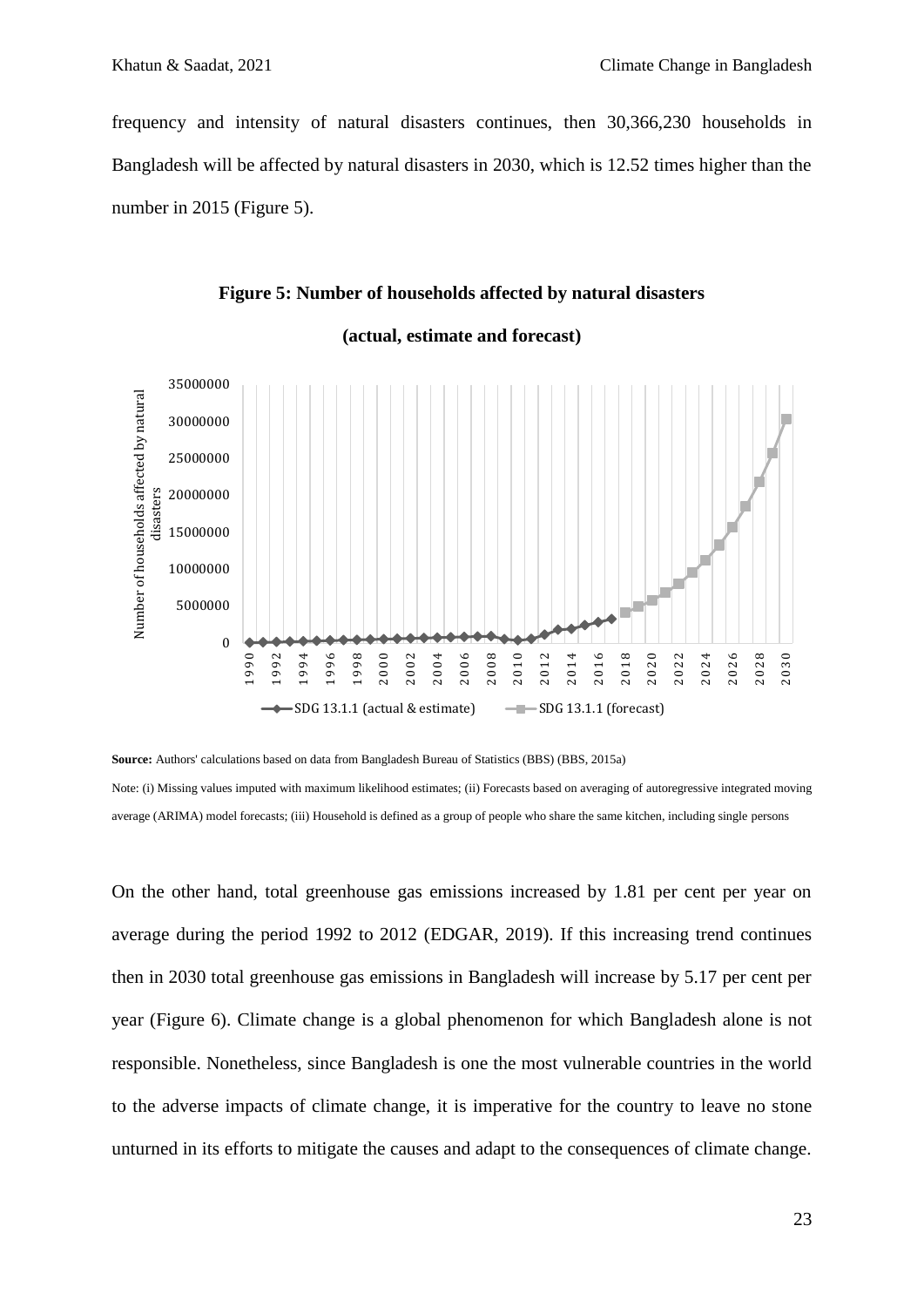Thus, steps must be taken to promote sustainable production and consumption practices, as well as to develop an environmentally-aware lifestyle.



### **Figure 6: Growth rate of total greenhouse gas emissions**

**Source:** Authors' calculations based on data from Emissions Database for Global Atmospheric Research (EDGAR) (EDGAR, 2019). *Note:* (i) Missing values imputed with maximum likelihood estimates; (ii) Forecasts based on averaging of autoregressive integrated moving average (ARIMA) model forecasts.

If the disturbing trend of increase in annual average temperature continues, then by 2030 annual average temperature in Bangladesh will increase by 0.95 per cent each year (Figure 7). Such warming is bound to have effects adverse effects of agricultural productivity and human wellbeing while causing an increase in electricity consumption and frequency of severe cyclones.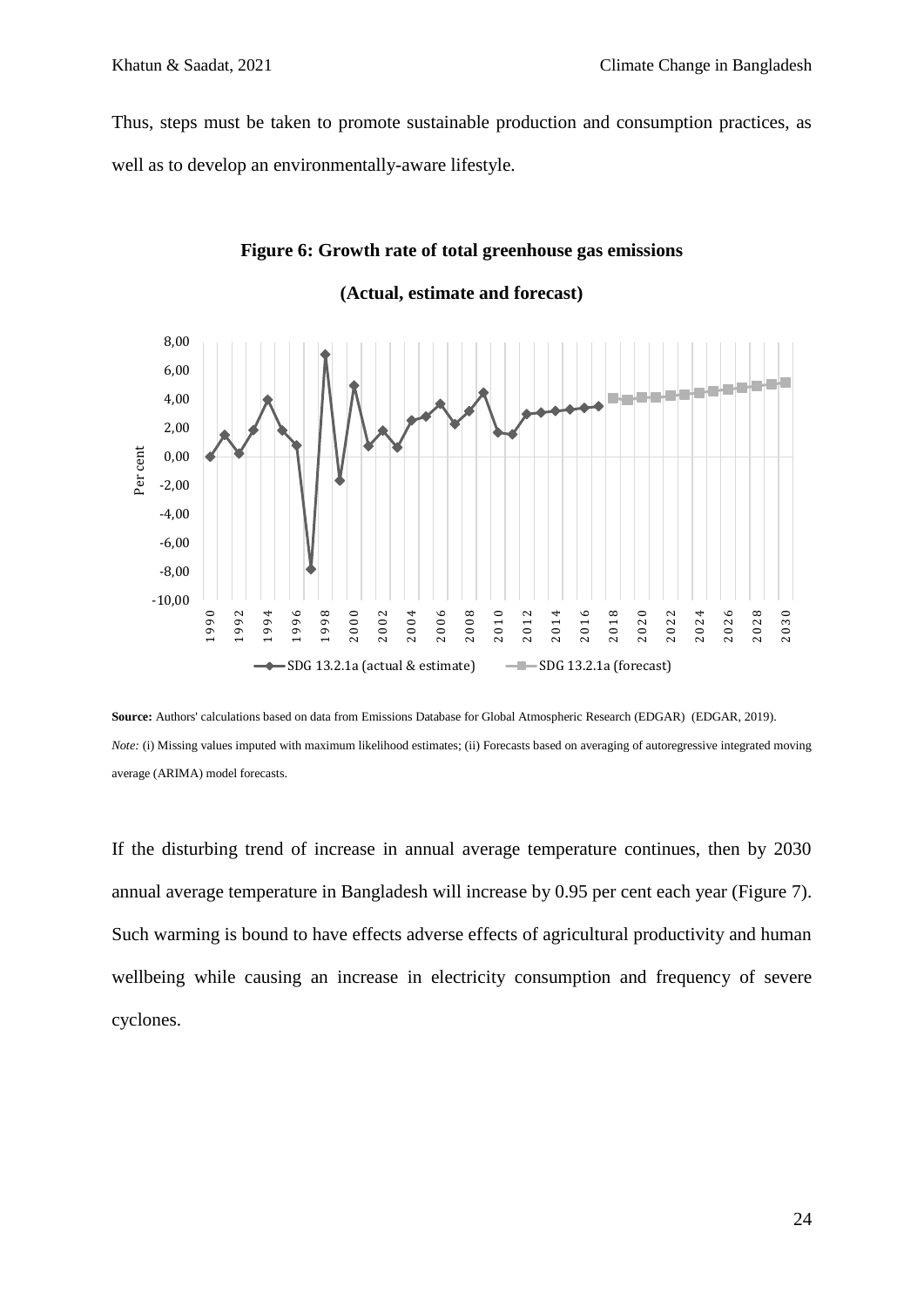

### **Figure 7: Annual average temperature change (in per cent)**

**Source**: Authors' calculations based on data from FAOSTAT (FAO, 2019). *Note:* (i) Missing values imputed with maximum likelihood estimates: (ii) Forecasts based on averaging of autoregressive integrated moving

average (ARIMA) model forecasts.

### **5. CONCLUSIONS**

Bangladesh's high climate vulnerability is evident from the state of the indicators under goal 13. In recent years, the country has faced an increasing number of natural disasters — many of which are most likely induced by anthropogenic climate change. The total number of households affected by natural disasters has increased year by year, and if such trends continue then forecast suggests that more than 30 million households will be affected by climate-induced natural disasters in 2030. Climate-induced natural disasters have had substantial adverse impacts on individuals and communities, with high economic losses accompanied by large numbers of people suffering from sickness and injury, and children missing schooling days. The drivers of climate change show no signs of abatement, as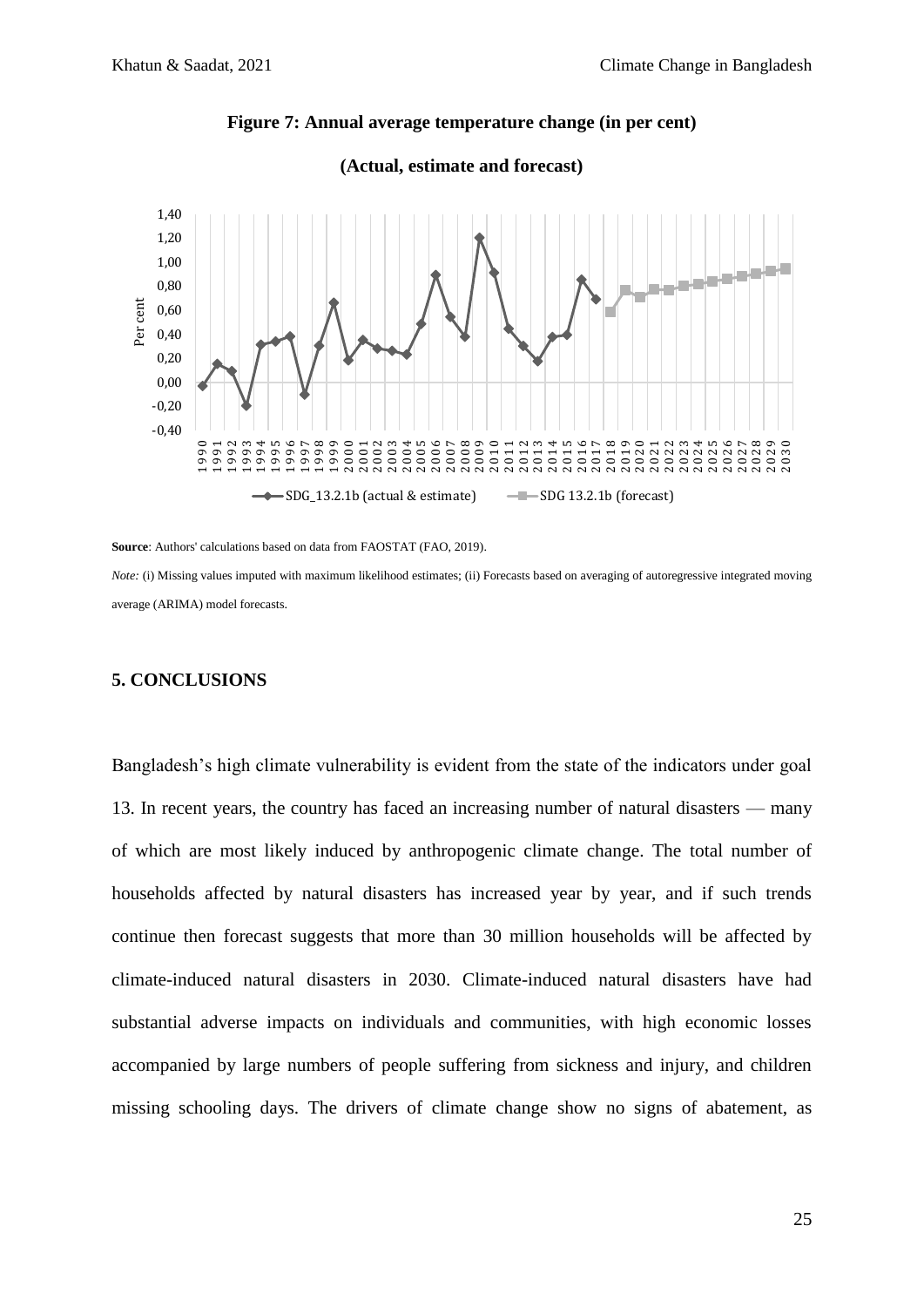greenhouse gas emissions keep rising. On the other hand, annual average temperatures are forecasted to keep increasing continuously till 2030, if the trends of the past persist.

### **6. RECOMMENDATIONS**

Bangladesh has to tackle the impact of climate change in two broad ways: i) adaptive measures, and ii) mitigative measures. In case of adaptation, plans and policies undertaken by the government will have to be expedited and scaled up. This will require increased financial resources and state of the art technology. The Ministry of Environment, Forest and Climate Change will have to work closely with the Ministry of Finance for resource mobilisation. On the mitigation aspect, policymakers have to increase investment for reduction of greenhouse gas emissions in polluting sectors, including agriculture, manufacturing, transport, and construction sectors. However, since climate change is a global challenge, Bangladesh will have to work together along with the global community. Bangladesh will also have to demand for higher resources and technology transfer for tackling climate change related challenges more effectively.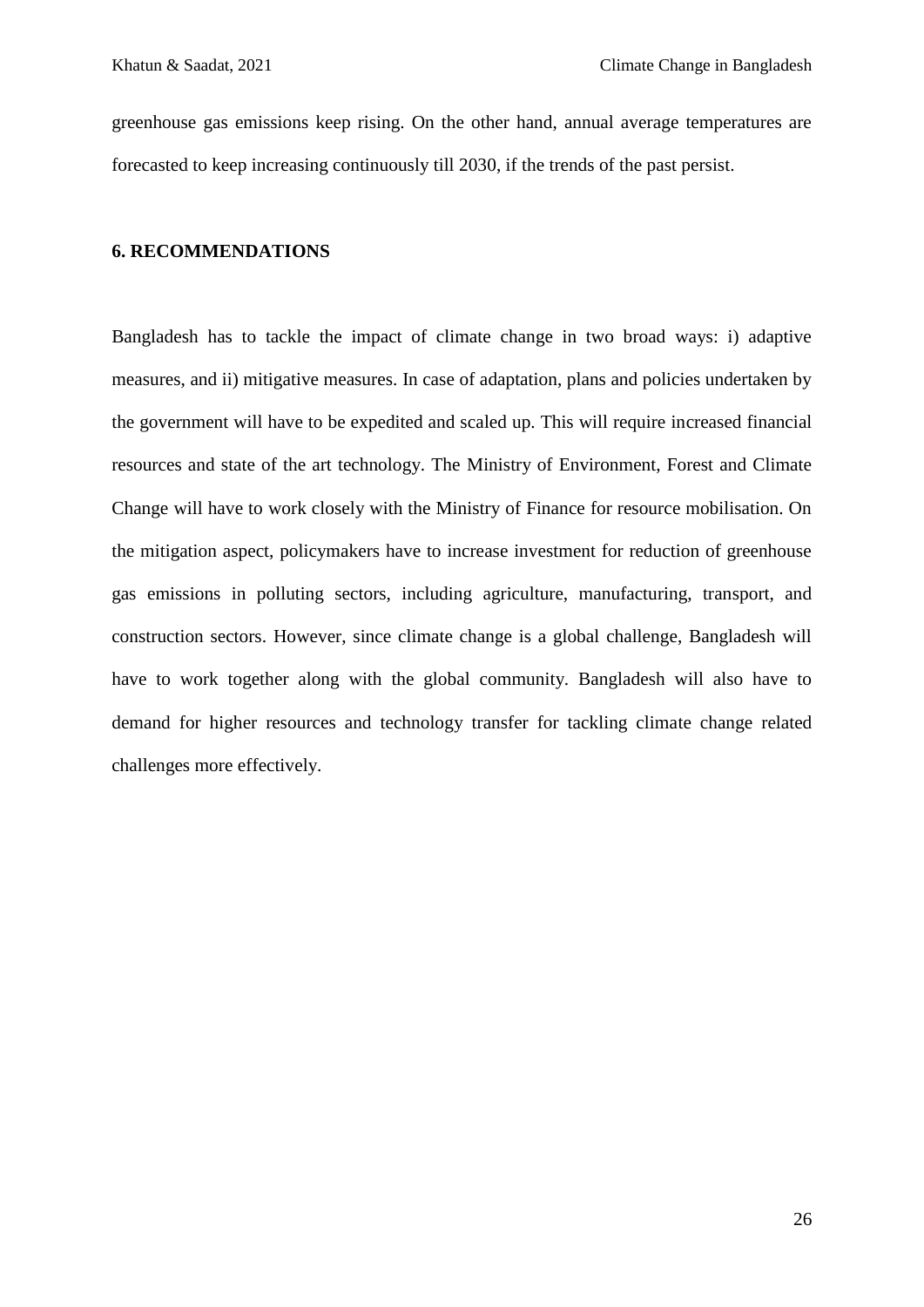### **REFERENCES**

- Abraham, B., & Ledolter, J. (2005). *Statistical Methods for Foreacasting.* Hoboken, New Jersey, USA: John Wiley and Sons, Inc.
- Akaike, H. (1974). A new look at the statistical model identification. In H. Akaike, *Selected Papers of Hirotugu Akaike* (pp. 215-222). New York, New York, USA : Springer.
- Alpaydin, E. (2010). *Introduction to Machine Learning* (2 ed.). Cambridge, Massachusetts, USA: MIT Press.
- Banerjee, A., Dolado, J. J., Galbraith, J. W., & Hendry, D. F. (1993). *Co-integration, errorcorrection, and the econometric analysis of non-stationary data.* New York: Oxford University Press Inc.
- BBS. (2015a). *Bangladesh Disaster Related Statistics 2015.* Dhaka: Bangladesh Bureau of Statistics (BBS).
- Bhaumik, S. K. (2015). *Principles of Econometrics: A Modern Approach Using EViews.* New Delhi, India: Oxford University Press.
- Bishop, C. M. (2006). *Pattern Recognition and Machine Learning.* Cambridge, UK: Springer.
- Box, G. E., & Jenkins, G. M. (1970). *Time Series Analysis: Forecasting and Control* (1 ed.). San Francisco, USA: Holden-Day.
- Box, G. E., & Pierce, D. A. (1970). Distribution of residual autocorrelations in autoregressive-integrated moving average time series models. *Journal of the American statistical Association, 65*(332), 1509-1526.
- Box, G. E., Jenkins, G. M., & Reinsel, G. C. (1994). *Time Series Analysis: Forecasting and Control* (3 ed.). Upper Saddle River, New Jersey, USA: Prentice-Hall.
- Clemen, R. T. (1989). Combining forecasts: A review and annotated bibliography. *International Journal of Forecasting, 5*(4 ), 559-583.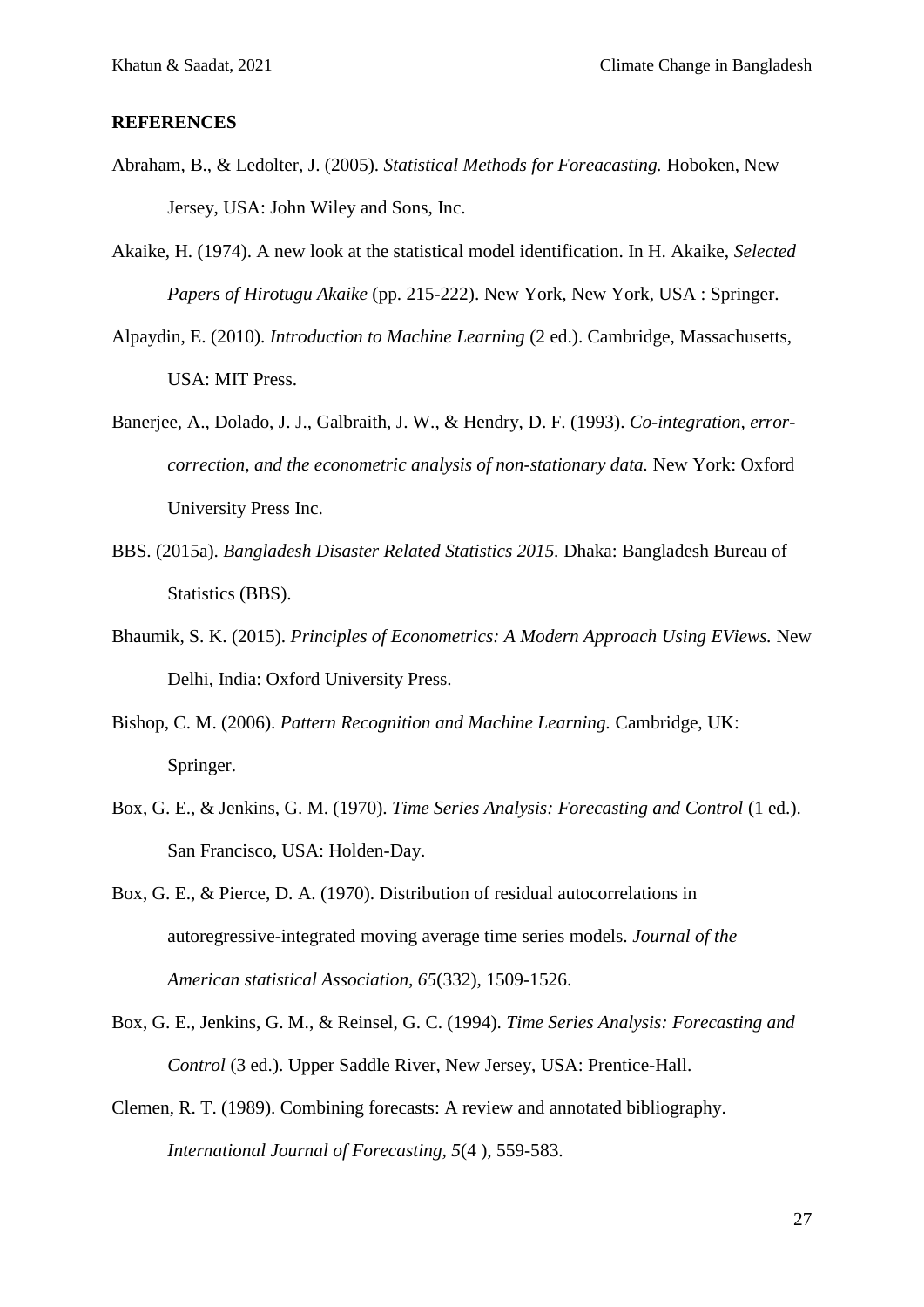- Dempster, A. P., Laird, N. M., & Rubin, D. B. (1977). Maximum likelihood from incomplete data via the EM algorithm. *Journal of the Royal Statistical Society. Series B (Methodological), 39*(1), 1-38.
- Dickey, D. A., & Fuller, W. A. (1979). Distribution of the estimators for autoregressive time series with a unit root. *Journal of the American statistical association, 74*(366a), 427- 431.
- Dickey, D. A., & Fuller, W. A. (1981). Likelihood ratio statistics for autoregressive time series with a unit root. *Econometrica: Journal of the Econometric Society*, 1057-1072.
- EDGAR. (2019). *Emissions Database for Global Atmospheric Research (EDGAR), release EDGAR v4.3.2 (1970 - 2012) of March 2016.* Retrieved May 23, 2019, from European Commission, Joint Research Centre (EC-JRC)/Netherlands Environmental Assessment Agency (PBL): http://edgar.jrc.ec.europa.eu
- Enders, W. (2015). *Applied Econometric Time Series* (4 ed.). Hoboken, New Jersey, USA: John Wiley & Sons, Inc.
- Faaland, J., & Parkinson, J. R. (1976). *Bangladesh: The Test Case for Development.* London: C Hurst & Company Limited.
- FAO. (2019). *Temperature change.* Retrieved May 23, 2019, from Food and Agriculture Organization of the United Nations Statistical Database (FAOSTAT): http://www.fao.org/faostat/en/
- GED. (2017a). *Bangladesh Voluntary National Review (VNR) 2017.* Bangladesh Planning Commission, General Economics Division (GED). Dhaka: Government of the People's Republic of Bangladesh.
- GED. (2018a). *Sustainable Development Goals: Bangladesh Progress Report 2018.* Bangladesh Planning Commission, General Economics Division (GED). Dhaka: Government of the People's Republic of Bangladesh.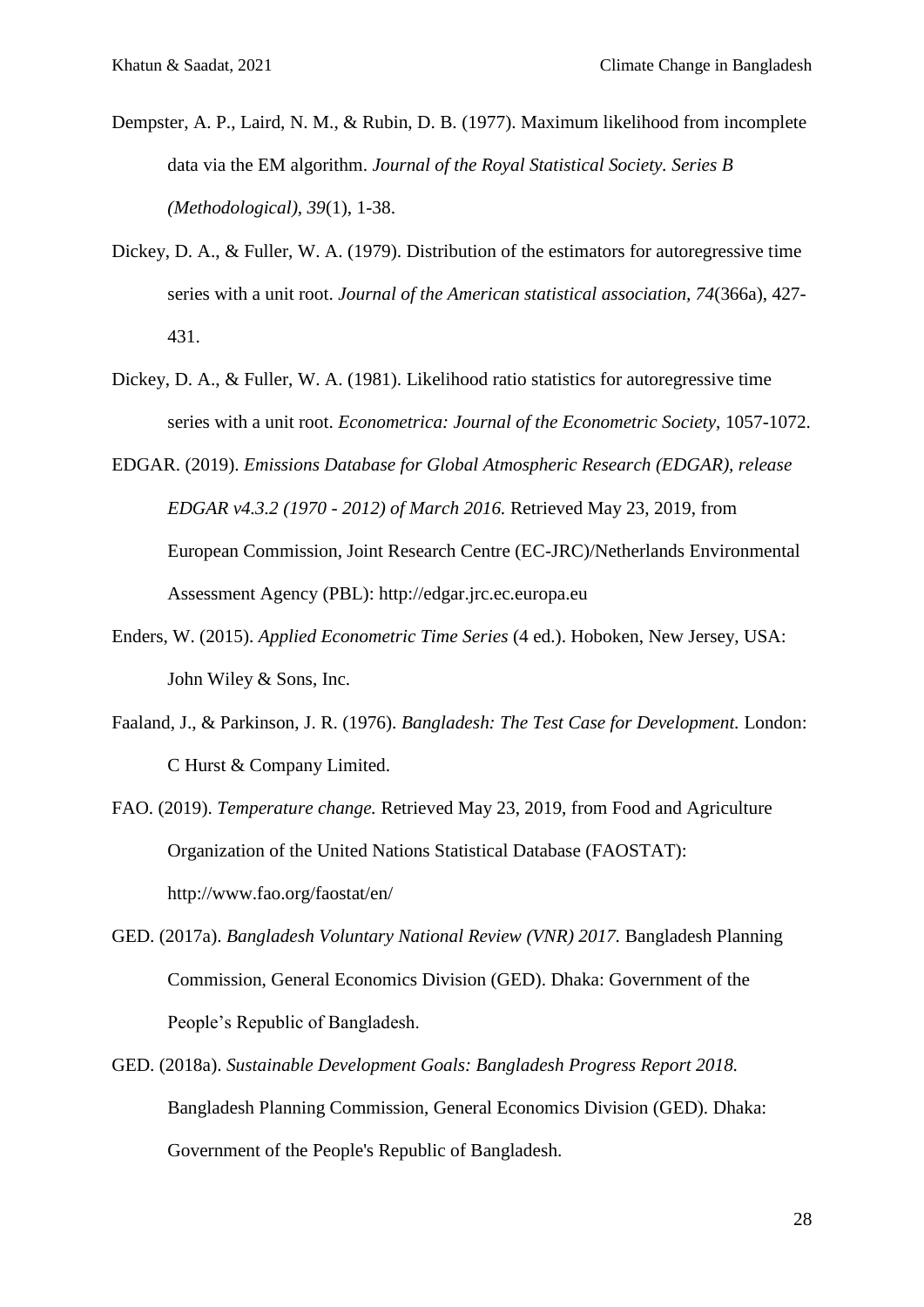- Hamilton, J. D. (1994). *Time Series Analysis.* Princeton, New Jersey, USA: Princeton University Press.
- Hastie, T., Friedman, J., & Tibshirani, R. (2008). *The Elements of Statistical Learning: Data Mining, Inference, and Prediction* (2 ed.). Stanford, California, USA: Springer.

Hoegh-Guldberg, O., Jacob, D., Taylor, M., Bindi, M., Brown, S., Camilloni, I., . . . Zhou, G. (2018). Impacts of 1.5ºC Global Warming on Natural and Human Systems. In V. Masson-Delmotte, P. Zhai, H.-O. Pörtner, D. Roberts, J. Skea, P. Shukla, . . . T. Waterfield (Eds.), *Global Warming of 1.5°C. An IPCC Special Report* (pp. 175-311). Intergovernmental Panel on Climate Change (IPCC). Retrieved May 6, 2019, from https://www.ipcc.ch/site/assets/uploads/sites/2/2019/02/SR15\_Chapter3\_Low\_Res.pd f

Hyndman, R. J., & Athanasopoulos, G. (2018). *Forecasting: Principles and Practice* (2 ed.). Melbourne, Australia: OTexts. Retrieved March 6, 2019, from https://otexts.com/fpp2/

IHS Global Inc. (2017). *EViews 10 User's Guide I.* Irvine, California, USA: IHS Global Inc.

- Ljung, G. M., & Box, G. E. (1978). On a measure of lack of fit in time series models. *Biometrika, 65*(2), 297-303.
- Makridakis, S. G., Wheelwright, S. C., & Hyndman, R. J. (1997). *Forecasting: Methods and Applications* (3 ed.). New York, USA: Wiley.
- Makridakis, S., & Hibon, M. (2000). The M3-Competition: results, conclusions and implications. *International Journal of Forecasting, 16*(4), 451-476.
- Marsland, S. (2009). *Machine Learning: An Algorithmic Perspective.* Boca Raton, Florida, USA: Chapman & Hall/CRC.
- McLachlan, G., & Krishnan, T. (2008). *The EM Algorithm and Extensions* (2 ed.). Hoboken, New Jersey, USA: John Wiley & Sons, Inc.